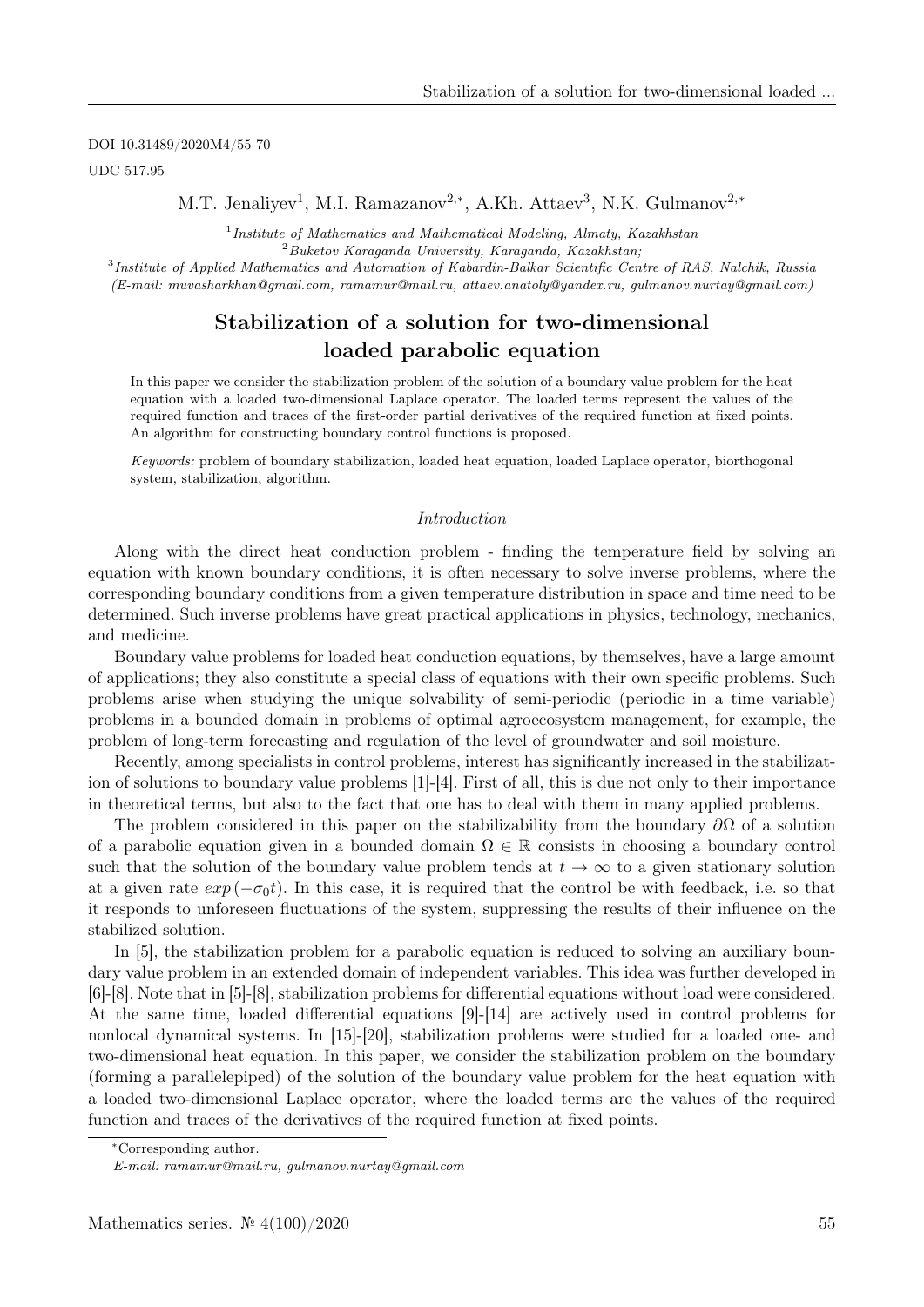#### 1. Problem Formulation

Let  $\Omega = \{(x, y) : -\frac{\pi}{2} < x, y < \frac{\pi}{2}\}\$ be a domain with boundary  $\partial\Omega$ . In a parallelepiped  $Q = \Omega \times \{t > 0\}$  with a lateral surface  $\Sigma = \partial \Omega \times \{t > 0\}$  we consider boundary value problem for a loaded heat equation:

$$
\frac{\partial u}{\partial t} - \Delta u + \alpha_1 u(x, y, t)|_{x=0} + \alpha_2 u(x, y, t)|_{y=0} + \alpha_3 \left. \frac{\partial u(x, y, t)}{\partial x} \right|_{x=0} + \alpha_4 \left. \frac{\partial u(x, y, t)}{\partial y} \right|_{y=0} = 0, \quad (1)
$$

$$
u(x, y, t)|_{t=0} = u_0(x, y), \ \{x, y\} \in \Omega,
$$
\n(2)

$$
u(x, y, t)|_{\Sigma} = p(x, y, t) =
$$
  
= {  $u_1\left(\frac{\pi}{2}, y, t\right); u_2\left(x, \frac{\pi}{2}, t\right); u_3\left(-\frac{\pi}{2}, y, t\right); u_4\left(x, -\frac{\pi}{2}, t\right) | \{x, y, t\} \in \Sigma \},$  (3)

where  $\alpha_1, \alpha_2, \alpha_3, \alpha_4 \in \mathbb{C}$ ,  $u_0(x, y)$  is a known function. Equation (1) is loaded [9], [10]. It is necessary to find such boundary functions  $u_1\left(\frac{\pi}{2}\right)$  $(\frac{\pi}{2},y,t); u_2(x,\frac{\pi}{2},t); u_3(-\frac{\pi}{2})$  $(\frac{\pi}{2}, y, t); u_4(x, -\frac{\pi}{2})$  $(\frac{\pi}{2}, t)$ , so that the solution of the boundary value problem (1)-(3) satisfies the inequality:

$$
||u(x, y, t)||_{L_2(\Omega)} \le C_0 e^{-\sigma t}, \ \sigma > 0, \ t > 0,
$$
\n(4)

where  $\sigma$  is a given constant,  $C_0 \geq ||u_0(x, y)||_{L_2(\Omega)}$  is an arbitrary bounded constant.

2. Auxiliary boundary value problem

Let 
$$
\Omega_1 = \{(x, y) : -\pi < x, y < \pi\}
$$
 and  $Q_1 = \Omega_1 \times \{t > 0\}$ .  
\n
$$
\frac{\partial z}{\partial t} - \Delta z + \alpha_1 z(x, y, t)|_{x=0} + \alpha_2 z(x, y, t)|_{y=0} + \alpha_3 \left. \frac{\partial z(x, y, t)}{\partial x} \right|_{x=0} + \alpha_4 \left. \frac{\partial z(x, y, t)}{\partial y} \right|_{y=0} = 0, \quad (5)
$$

$$
z(x, y, t)|_{t=0} = z_0(x, y), \ \{x, y\} \in \Omega,
$$
\n<sup>(6)</sup>

$$
z(-\pi, y, t) = z(\pi, y, t); \quad \frac{\partial z(-\pi, y, t)}{\partial x} = \frac{\partial z(\pi, y, t)}{\partial x}, \quad \{y, t\} \in (-\pi; \pi) \times \{t > 0\} z(x, -\pi, t) = z(x, \pi, t); \quad \frac{\partial z(x, -\pi, t)}{\partial y} = \frac{\partial z(x, \pi, t)}{\partial y}, \quad \{x, t\} \in (-\pi; \pi) \times \{t > 0\}
$$
 (7)

where  $\alpha_1, \alpha_2, \alpha_3, \alpha_4 \in \mathbb{C}$ ,  $z_0(x, y)$  is a known function. It is necessary to find the function z, so that the solution of the auxiliary boundary value problem  $(5)-(7)$  satisfies the inequality:

$$
||z(x, y, t)||_{L_2(\Omega_1)} \le C_1 e^{-\sigma t}, \ \sigma > 0, \ t > 0,
$$
\n(8)

where  $\sigma$  is a given constant,  $C_1 \geq C_0$  is an arbitrary bounded constant.

#### 3. Spectral problem for the loaded two-dimensional Laplace operator

Let's find the solution of the problem  $(5)-(7)$  by the method of separation of variables

$$
z(x, y, t) = \sum_{k,n \in \mathbb{Z}} Z_{k,n}(t) \cdot \varphi_{k,n}(x, y)
$$

$$
\frac{\partial z}{\partial t} = \sum_{k,n \in \mathbb{Z}} Z'_{k,n}(t) \cdot \varphi_{k,n}(x, y);
$$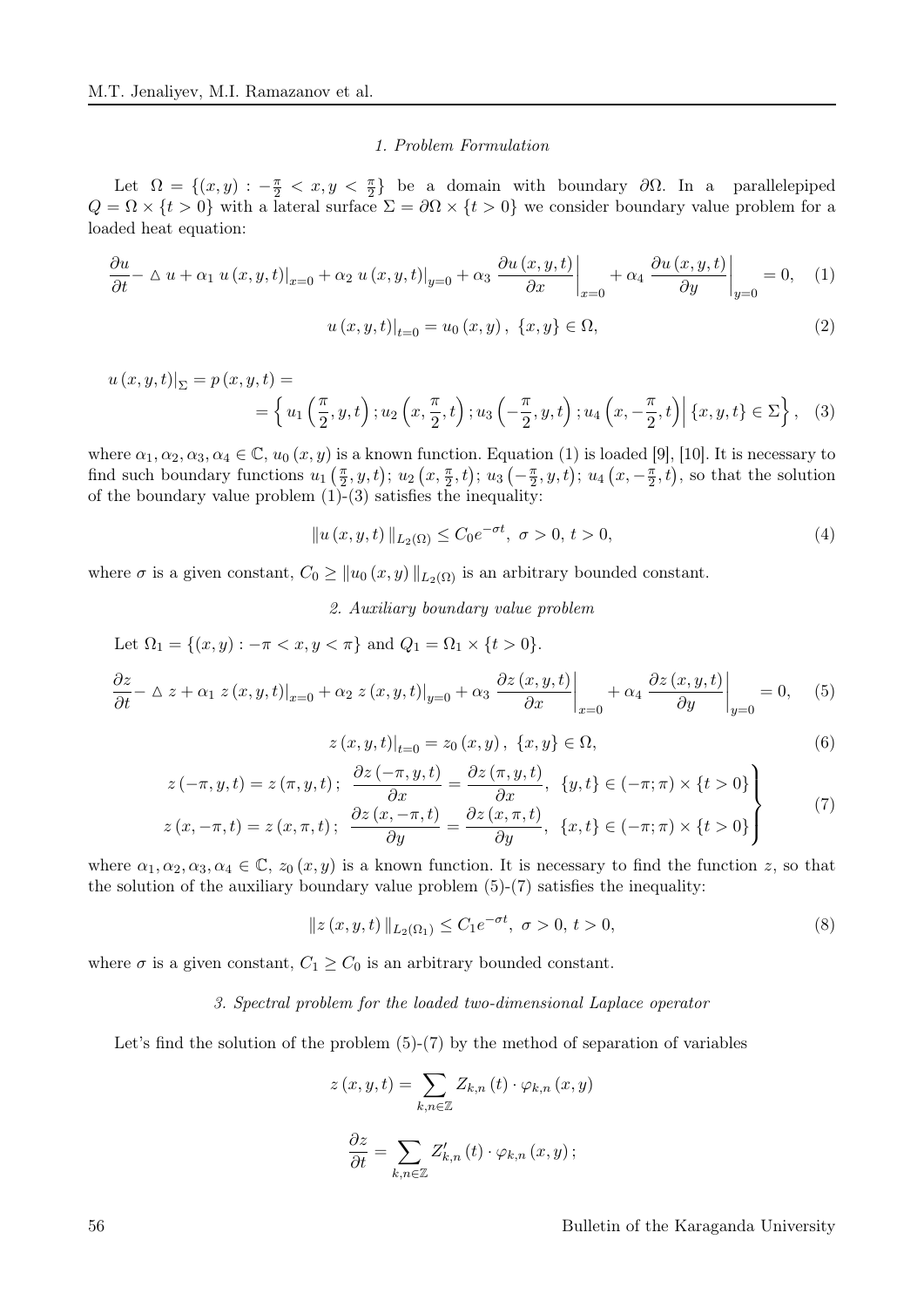$$
\Delta z = \sum_{k,n\in\mathbb{Z}} Z_{k,n}(t) \left( \frac{\partial^2 \varphi_{k,n}(x,y)}{\partial x^2} + \frac{\partial^2 \varphi_{k,n}(x,y)}{\partial y^2} \right) = \sum_{k,n\in\mathbb{Z}} Z_{k,n}(t) \cdot \Delta \varphi_{k,n};
$$
  
\n
$$
\alpha_1 z(x,y,t)|_{x=0} + \alpha_2 z(x,y,t)|_{y=0} = \sum_{k,n\in\mathbb{Z}} (\alpha_1 Z_{k,n}(t) \varphi_{k,n}(0,y) + \alpha_2 Z_{k,n}(t) \varphi_{k,n}(x,0));
$$
  
\n
$$
\alpha_3 \left. \frac{\partial z(x,y,t)}{\partial x} \right|_{x=0} + \alpha_4 \left. \frac{\partial z(x,y,t)}{\partial y} \right|_{y=0} =
$$
  
\n
$$
= \sum_{k,n\in\mathbb{Z}} \left( \alpha_3 Z_{k,n}(t) \left. \frac{\partial \varphi_{k,n}(x,y)}{\partial x} \right|_{x=0} + \alpha_4 Z_{k,n}(t) \left. \frac{\partial \varphi_{k,n}(x,y)}{\partial y} \right|_{y=0} \right).
$$

Now we substitute the obtained expressions into (5):

$$
\sum_{k,n\in\mathbb{Z}} \left( Z'_{k,n}(t) \cdot \varphi_{k,n}(x,y) - Z_{k,n}(t) \cdot \Delta \varphi_{k,n} + Z_{k,n}(t) \left( \alpha_1 \varphi_{k,n}(0,y) + \alpha_2 \varphi_{k,n}(x,0) + \alpha_3 \frac{\partial \varphi_{k,n}(x,y)}{\partial x} \bigg|_{x=0} + \alpha_4 \frac{\partial \varphi_{k,n}(x,y)}{\partial y} \bigg|_{y=0} \right) \right) = 0.
$$

Hence, we get:

$$
Z'_{k,n}(t) \cdot \varphi_{k,n}(x,y) - Z_{k,n}(t) \cdot \Delta \varphi_{k,n} +
$$
  
+ 
$$
Z_{k,n}(t) \left( \alpha_1 \varphi_{k,n}(0,y) + \alpha_2 \varphi_{k,n}(x,0) + \alpha_3 \frac{\partial \varphi_{k,n}(x,y)}{\partial x} \bigg|_{x=0} + \alpha_4 \frac{\partial \varphi_{k,n}(x,y)}{\partial y} \bigg|_{y=0} \right) = 0.
$$

Dividing both sides of the equality by  $Z_{k,n}(t) \cdot \varphi_{k,n}(x, y)$ , we obtain:

$$
\frac{Z'_{k,n}(t)}{Z_{k,n}(t)} = \frac{\Delta \varphi_{k,n} - \alpha_1 \varphi_{k,n}(0,y) - \alpha_2 \varphi_{k,n}(x,0) - \alpha_3 \left. \frac{\partial \varphi_{k,n}(x,y)}{\partial x} \right|_{x=0} - \alpha_4 \left. \frac{\partial \varphi_{k,n}(x,y)}{\partial y} \right|_{y=0}}{\varphi_{k,n}(x,y)} = -\lambda_{k,n}.
$$

In order to find  $\varphi_{k,n}(x, y)$ , we consider the following spectral problem.

$$
\frac{\Delta \varphi_{k,n} - \alpha_1 \varphi_{k,n} (0, y) - \alpha_2 \varphi_{k,n} (x, 0) - \alpha_3 \left. \frac{\partial \varphi_{k,n} (x, y)}{\partial x} \right|_{x=0} - \alpha_4 \left. \frac{\partial \varphi_{k,n} (x, y)}{\partial y} \right|_{y=0}}{\varphi_{k,n} (x, y)} = -\lambda_{k,n},
$$
\n
$$
\varphi_{k,n} (-\pi, y) = \varphi_{k,n} (\pi, y); \quad \frac{\partial \varphi_{k,n} (-\pi, y)}{\partial x} = \frac{\partial \varphi_{k,n} (\pi, y)}{\partial x},
$$
\n
$$
\varphi_{k,n} (x, -\pi) = \varphi_{k,n} (x, \pi); \quad \frac{\partial \varphi_{k,n} (x, -\pi)}{\partial y} = \frac{\partial \varphi_{k,n} (x, \pi)}{\partial y}.
$$
\n(9)

Let's use the method of separation of variables again. Let  $\varphi_{k,n}(x,y) = X_k(x) \cdot Y_n(y)$ . Then the problem (9) can be written as follows:

$$
\frac{X_{k}''(x) - \alpha_{1}X_{k}(0) - \alpha_{3}X_{k}'(0)}{X_{k}(x)} = -\lambda_{k,n} - \frac{Y_{n}''(y) - \alpha_{2}Y_{n}(0) - \alpha_{4}Y_{n}'(0)}{Y_{n}(y)} = -\mu_{k},
$$
\n
$$
X_{k}(-\pi) = X_{k}(\pi); \quad X_{k}'(-\pi) = X_{k}'(\pi),
$$
\n
$$
Y_{n}(-\pi) = Y_{n}(\pi); \quad Y_{n}'(-\pi) = Y_{n}'(\pi).
$$

This problem was reduced to finding solutions of the following two differential equations with periodic conditions:

$$
X_{k}''(x) + \mu_{k} X_{k}(x) - (\alpha_{1} X_{k}(0) + \alpha_{3} X_{k}'(0)) = 0,X_{k}(-\pi) = X_{k}(\pi); X_{k}'(-\pi) = X_{k}'(\pi).
$$
\n(10)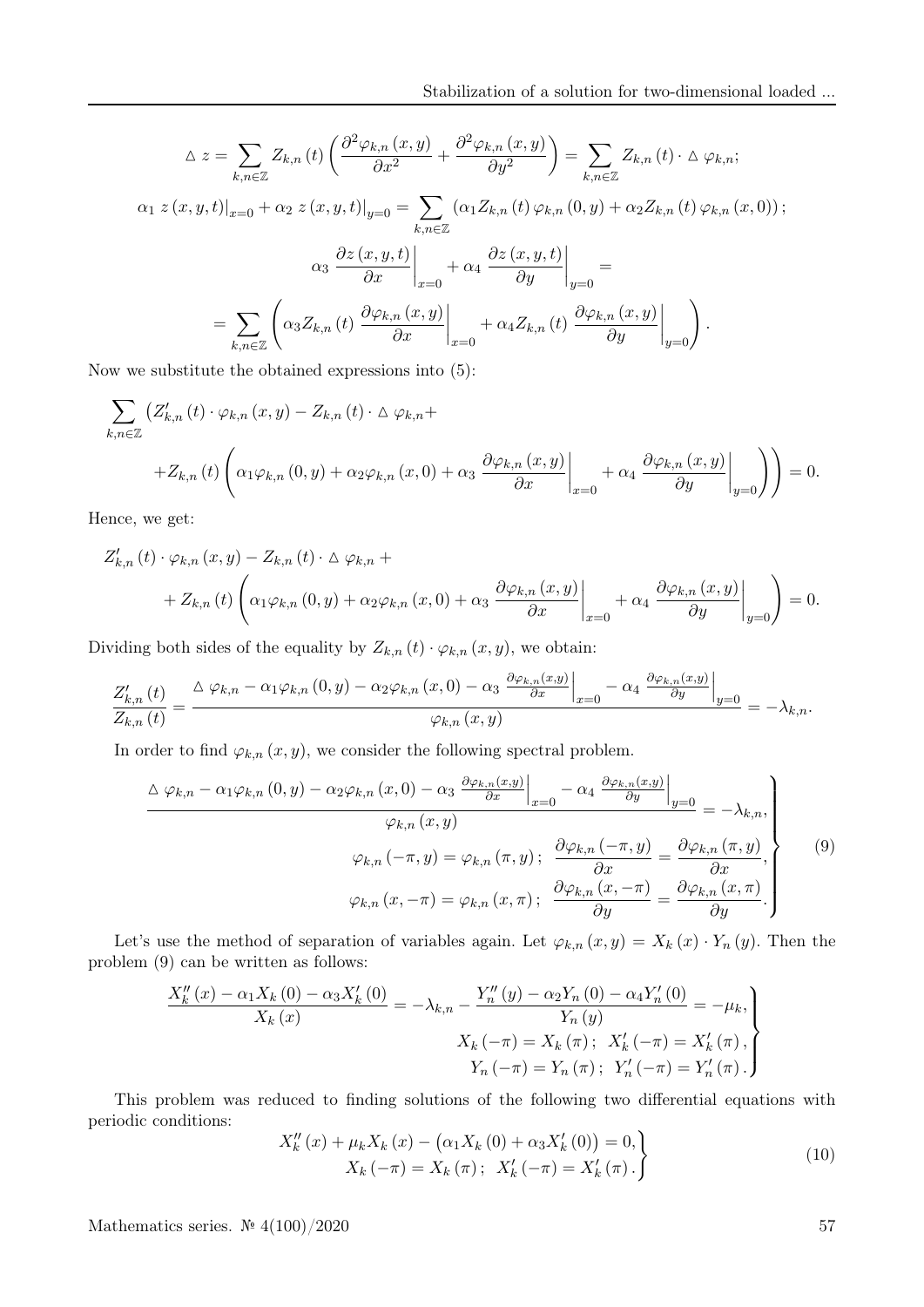$$
Y_{n}''(y) - (\mu_{k} - \lambda_{k,n}) Y_{n}(y) - (\alpha_{2} Y_{n}(0) + \alpha_{4} Y_{n}'(0)) = 0,
$$
  

$$
Y_{n}(-\pi) = Y_{n}(\pi); Y_{n}'(-\pi) = Y_{n}'(\pi).
$$
 (11)

Note that the general solution of loaded ordinary differential equations (10) and (11) is represented as a linear combination of the complete system of periodic functions  $\{\Phi_m = e^{imt}, m \in \mathbb{Z}\}\.$  Therefore, we will find a solution of problem (10) in the form  $X_k(x) = A_k e^{ikx} + C_k$   $(k \in \mathbb{Z})$ . Let's consider several cases.

Case (a). Let  $\alpha_1 \neq k^2 \ \forall k \in \mathbb{Z} \setminus \{0\}$ . Then the solution to the problem (10) will be as follows:

$$
X_k(x) = A_k e^{ikx} + C_k \Rightarrow X_k(0) = A_k + C_k,
$$
  
\n
$$
X'_k(x) = ikA_k e^{ikx} \Rightarrow X'_k(0) = ikA_k,
$$
  
\n
$$
X''_k(x) = -k^2 A_k e^{ikx},
$$
  
\n
$$
-k^2 A_k e^{ikx} + \mu_k A_k e^{ikx} + \mu_k C_k - (\alpha_1 A_k + \alpha_1 C_k + i \alpha_3 k A_k) = 0.
$$

$$
\begin{cases}\n-k^2 A_k + \mu_k A_k = 0, \\
\mu_k C_k - (\alpha_1 A_k + \alpha_1 C_k + i \alpha_3 k A_k) = 0\n\end{cases}\n\Rightarrow\n\begin{cases}\nA_k \left(-k^2 + \mu_k\right) = 0, \\
\mu_k C_k - (\alpha_1 A_k + \alpha_1 C_k + i \alpha_3 k A_k) = 0.\n\end{cases}
$$

If  $A_k = 0$ , then the equation (10) has no nontrivial solutions. Therefore, it follows from the first equation of the last system that  $A_k$  can take any nonzero value. For simplicity, we will assume that  $A_k = 1$ . It should also be noted that from the equality  $\mu_k = k^2$  it follows that  $k \neq 0$ , since for  $\mu_k = 0$ the equation (10) also has no nontrivial solutions. Thus:

$$
\begin{cases}\nA_k = 1, \\
\mu_k = k^2, k \neq 0 \Rightarrow\n\end{cases}\n\begin{cases}\nA_k = 1, \\
\mu_k = k^2, k \neq 0 \\
C_k = \frac{\alpha_1}{k^2 - \alpha_1} + \frac{i\alpha_3 k}{k^2 - \alpha_1}\n\end{cases}
$$

Therefore, we obtain a system of eigenfunctions:

$$
X_k(x) = e^{ikx} + \frac{\alpha_1}{k^2 - \alpha_1} + \frac{i\alpha_3 k}{k^2 - \alpha_1}, \ \alpha_1 \neq k^2 \ \forall k \in \mathbb{Z} \setminus \{0\},
$$

which correspond to the eigenvalues  $\mu_k = k^2 \quad \forall k \in \mathbb{Z} \setminus \{0\}.$ 

Let  $\alpha_1 \neq k^2$ ,  $k = 0$ . Then we have

$$
X_0''(x) + \mu_0 X_0(x) - (\alpha_1 X_0(0) + \alpha_3 X_0'(0)) = 0,
$$
  
\n
$$
X_0(-\pi) = X_0(\pi); X_0'(-\pi) = X_0'(\pi).
$$
  
\n
$$
X_0(x) = A_0 + C_0 \Rightarrow X_0(0) = A_0 + C_0
$$
  
\n
$$
X_0'(x) = X_0''(x) = 0
$$
  
\n
$$
\mu_0 (A_0 + C_0) - \alpha_1 (A_0 + C_0) = 0 \Rightarrow (A_0 + C_0)(\mu_0 - \alpha_1) = 0 \Rightarrow \begin{cases} A_0 + C_0 = 1, \\ \mu_0 = \alpha_1. \end{cases}
$$

We get the eigenfunction  $X_0(x) = 1$ , which corresponds to the eigenvalue  $\mu_0 = \alpha_1$ .

Hence, the system of eigenfunctions and eigenvalues of the problem (10) for the case (a) has the form:

$$
X_{k}(x) = \begin{cases} e^{ikx} + \frac{\alpha_{1}}{k^{2} - \alpha_{1}} + \frac{i\alpha_{3}k}{k^{2} - \alpha_{1}}, \ \mu_{k} = k^{2}, \ \forall k \in \mathbb{Z} \setminus \{0\} \\ 1, \ \mu_{0} = \alpha_{1}, \ k = 0. \end{cases}
$$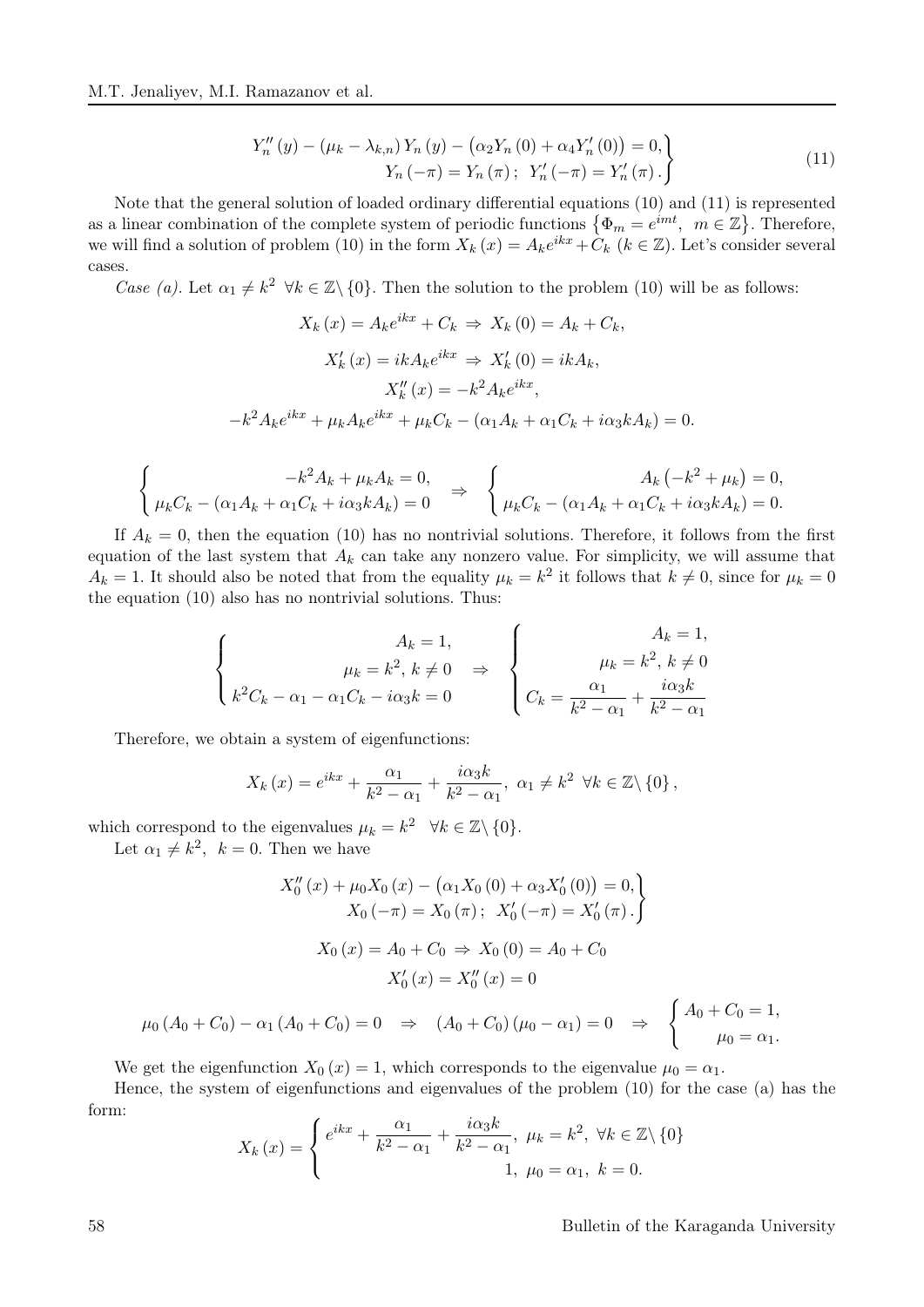Case (b). Let  $\exists a \in \mathbb{Z} : \alpha_1 = a^2 \ \forall k \in \mathbb{Z} \setminus \{\pm a\}.$  Reasoning similarly to the previous case, we obtain a system of eigenfunctions  $X_k(x) = e^{ikx} + \frac{\alpha_1}{k^2 - \alpha_1} + \frac{i\alpha_3 k}{k^2 - \alpha_1}$ , which correspond to the eigenvalues  $\mu_k = k^2$ ,  $\forall k \in \mathbb{Z} \setminus \{0; \pm a\}$ , and the eigenfunction  $X_0(x) = 1$ , which corresponds to the eigenvalue  $\mu_0 = \alpha_1 = a^2.$ 

Let  $\exists a \in \mathbb{Z}: \ \alpha_1 = a^2, \ \ k = \pm a$ . Then we have

 $\sqrt{ }$ 

$$
X_{\pm a}''(x) + \mu_{\pm a} X_{\pm a}(x) - (\alpha_1 X_{\pm a}(0) + \alpha_3 X_{\pm a}'(0)) = 0,
$$
  
\n
$$
X_{\pm a}(-\pi) = X_{\pm a}(\pi); X_{\pm a}'(-\pi) = X_{\pm a}'(\pi).
$$
  
\n
$$
X_{\pm a}(x) = A_{\pm a}e^{\pm iax} + C_{\pm a} \Rightarrow X_{\pm a}(0) = A_{\pm a} + C_{\pm a},
$$
  
\n
$$
X_{\pm a}'(x) = \pm ia A_{\pm a}e^{\pm a x} \Rightarrow X_{\pm a}'(0) = \pm ia A_{\pm a},
$$
  
\n
$$
X_{\pm a}''(x) = -a^2 A_{\pm a}e^{\pm iax},
$$
  
\n
$$
-a^2 A_{\pm a}e^{\pm iax} + \mu_{\pm a} A_{\pm a}e^{\pm iax} + \mu_{\pm a} C_{\pm a} - (a^2 A_{\pm a} + a^2 C_{\pm a} \pm i\alpha_3 a A_{\pm a}) = 0.
$$
  
\n
$$
-a^2 A_{\pm a} + \mu_{\pm a} A_{\pm a} = 0, \Rightarrow \begin{cases} A_{\pm a} = 1, \\ a^2 C_{\pm a} - a^2 - a^2 C_{\pm a} \mp i\alpha_3 a = 0 \end{cases}
$$
  
\n
$$
\Rightarrow \begin{cases} A_{\pm a} = 1, \\ \mu_{\pm a} = a^2, \\ -a^2 \mp i\alpha_3 a = 0 \end{cases} \Rightarrow \begin{cases} A_{\pm a} = 1, \\ a_{\pm a} = a^2, \\ a_{\pm a} = a^2, \\ a_{\pm a} = a^2, \\ a_{\pm a} = a^2, \end{cases} \Rightarrow \begin{cases} A_{\pm a} = 1, \\ \mu_{\pm a} = a^2, \\ a = 0 \text{ min } a_3 = \pm ia \end{cases}
$$

Therefore, we get the eigenfunctions  $X_{\pm a}(x) = e^{\pm iax}$ , which correspond to the eigenvalues  $\mu_{\pm a} = \alpha_1 = a^2.$ 

Hence, the system of eigenfunctions and eigenvalues of the problem (10) for the case (b) has the form:

$$
X_{k}(x) = \begin{cases} e^{ikx} + \frac{\alpha_{1}}{k^{2} - \alpha_{1}} + \frac{i\alpha_{3}k}{k^{2} - \alpha_{1}}, \ \mu_{k} = k^{2}, \ \forall k \in \mathbb{Z} \setminus \{0; \pm a\} \\ 1, \ \mu_{0} = \alpha_{1} = a^{2}, \ k = 0 \\ e^{\pm iax}, \ \mu_{\pm a} = \alpha_{1} = a^{2}, \ k = \pm a \end{cases}
$$

The solution of the problem (11) is defined similarly.

Case (c). Let  $\alpha_2 \neq n \ \forall n \in \mathbb{Z}$ . Then the system of eigenfunctions and eigenvalues of the problem (11) has the form:

$$
Y_n(y) = \begin{cases} e^{iny} + \frac{\alpha_2}{n^2 - \alpha_2} + \frac{i\alpha_4 n}{n^2 - \alpha_2}, & \lambda_{k,n} = k^2 + n^2, \ \forall k \in \mathbb{Z}, \ \forall n \in \mathbb{Z} \setminus \{0\} \\ 1, & \lambda_{k,0} = k^2 + \alpha_2, \ \forall k \in \mathbb{Z}, \ n = 0. \end{cases}
$$

Case (d). Let  $\exists b \in \mathbb{Z} : \ \alpha_2 = b^2 \ \forall n \in \mathbb{Z}$ . Then the system of eigenfunctions and eigenvalues of the problem (11) has the form:

$$
Y_n(y) = \begin{cases} e^{iny} + \frac{b^2}{n^2 - b^2} + \frac{i\alpha_4 n}{n^2 - b^2}, & \lambda_{k,n} = k^2 + n^2, \ \forall k \in \mathbb{Z}, \forall n \in \mathbb{Z} \setminus \{0; \pm b\} \\ 1, & \lambda_{k,0} = k^2 + \alpha_2 = k^2 + b^2, \ \forall k \in \mathbb{Z}, \ n = 0 \\ e^{\pm iby}, & \lambda_{k;\pm b} = k^2 + \alpha_2 = k^2 + b^2, \ \forall k \in \mathbb{Z}, \ n = \pm b \end{cases}
$$

Let's write the systems of eigenfunctions and eigenvalues of the problem  $(9)$ .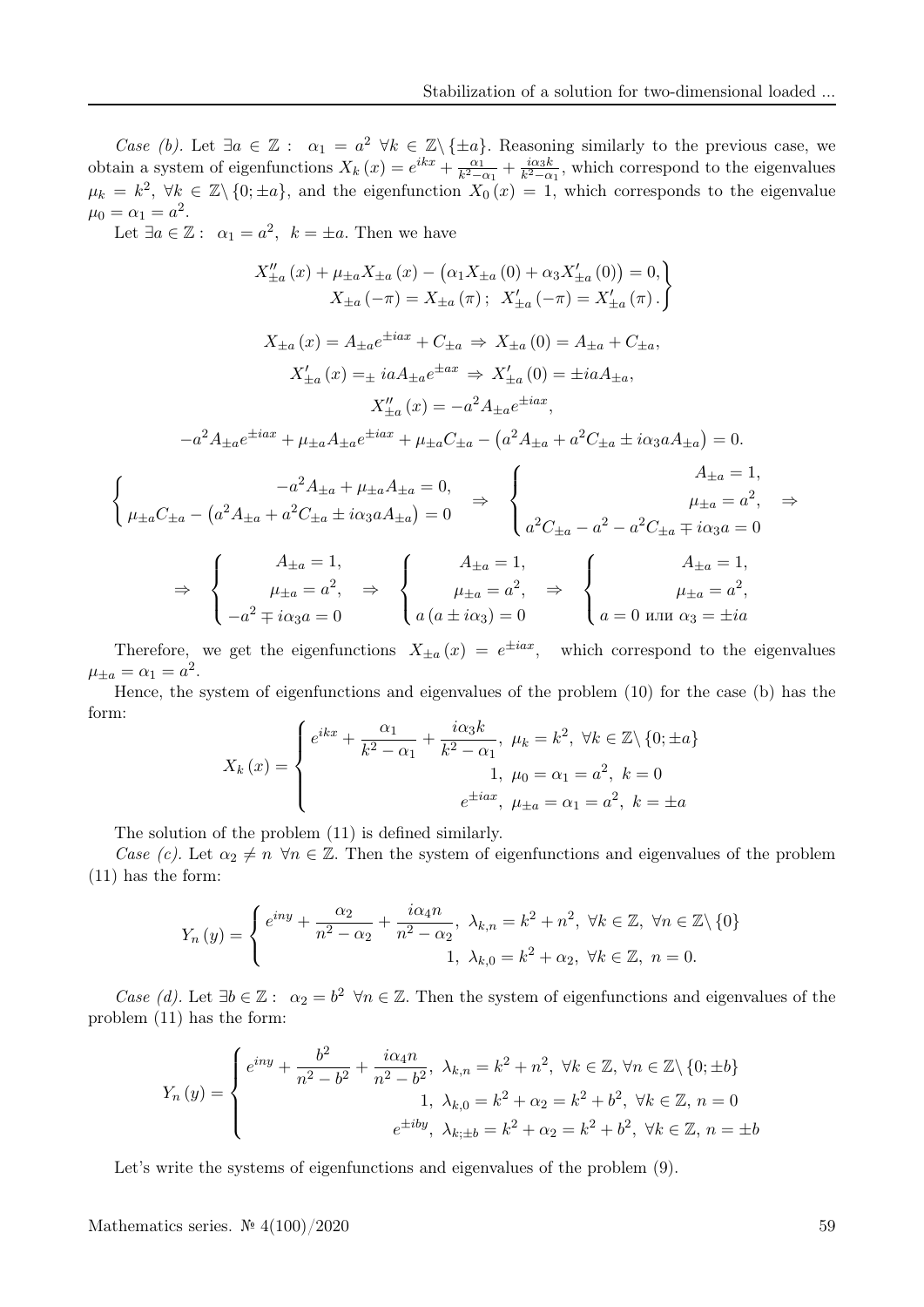Case 1. Let  $\alpha_1 \neq k^2 \ \forall k \in \mathbb{Z}$  and  $\alpha_2 \neq n^2 \ \forall n \in \mathbb{Z}$ . Then the system of eigenfunctions and eigenvalues of the problem (9) has the form:

$$
\left\{\varphi_{k,n}(x,y) = \left(e^{ikx} + \frac{\alpha_1}{k^2 - \alpha_1} + \frac{i\alpha_3 k}{k^2 - \alpha_1}\right) \left(e^{iny} + \frac{\alpha_2}{n^2 - \alpha_2} + \frac{i\alpha_4 n}{n^2 - \alpha_2}\right),\right\}
$$
\n
$$
\lambda_{k,n} = k^2 + n^2, \ \forall k, n \in \mathbb{Z} \setminus \{0\};
$$
\n
$$
\varphi_{k,0}(x,y) = e^{ikx} + \frac{\alpha_1}{k^2 - \alpha_1} + \frac{i\alpha_3 k}{k^2 - \alpha_1}, \ \lambda_{k,0} = k^2 + \alpha_2, \ \forall k \in \mathbb{Z} \setminus \{0\};
$$
\n
$$
\varphi_{0,n}(x,y) = e^{iny} + \frac{\alpha_2}{n^2 - \alpha_2} + \frac{i\alpha_4 n}{n^2 - \alpha_2}, \ \lambda_{0,n} = \alpha_1 + n^2, \ \forall n \in \mathbb{Z} \setminus \{0\};
$$
\n
$$
\varphi_{0,0}(x,y) = 1, \ \lambda_{0,0} = \alpha_1 + \alpha_2\}.
$$
\n(12)

Case 2. Let  $\alpha_1 \neq k^2 \ \forall k \in \mathbb{Z}$  and  $\exists b \in \mathbb{Z} : \ \alpha_2 = b^2 \ \forall n \in \mathbb{Z}$ . Then the system of eigenfunctions and eigenvalues of the problem (9) has the form:

$$
\begin{aligned}\n\left\{\varphi_{k,n}\left(x,y\right) = \left(e^{ikx} + \frac{\alpha_1}{k^2 - \alpha_1} + \frac{i\alpha_3 k}{k^2 - \alpha_1}\right) \left(e^{iny} + \frac{\alpha_2}{n^2 - \alpha_2} + \frac{i\alpha_4 n}{n^2 - \alpha_2}\right), \\
\lambda_{k,n} = k^2 + n^2, \ \forall k \in \mathbb{Z} \setminus \{0\}, n \in \mathbb{Z} \setminus \{0; \pm b\}; \\
\varphi_{k,0}\left(x,y\right) = e^{ikx} + \frac{\alpha_1}{k^2 - \alpha_1} + \frac{i\alpha_3 k}{k^2 - \alpha_1}, \ \lambda_{k,0} = k^2 + \alpha_2, \ \forall k \in \mathbb{Z} \setminus \{0\}; \\
\varphi_{k,\pm b}\left(x,y\right) = \left(e^{ikx} + \frac{\alpha_1}{k^2 - \alpha_1} + \frac{i\alpha_3 k}{k^2 - \alpha_1}\right) e^{\pm iby}, \ \lambda_{k,\pm b} = k^2 + \alpha_2, \ \forall k \in \mathbb{Z} \setminus \{0\}; \\
\varphi_{0,n}\left(x,y\right) = e^{iny} + \frac{\alpha_2}{n^2 - \alpha_2} + \frac{i\alpha_4 n}{n^2 - \alpha_2}, \ \lambda_{0,n} = \alpha_1 + n^2, \ \forall n \in \mathbb{Z} \setminus \{0; \pm b\}; \\
\varphi_{0,\pm b}\left(x,y\right) = e^{\pm iby}, \ \lambda_{0,\pm b} = \alpha_1 + \alpha_2; \\
\varphi_{0,0}\left(x,y\right) = 1, \ \lambda_{0,0} = \alpha_1 + \alpha_2.\n\end{aligned}
$$
\n(13)

Case 3. Let  $\exists a \in \mathbb{Z} : \ \alpha_1 = a^2 \ \forall k \in \mathbb{Z}$  and  $\alpha_2 \neq n^2 \ \forall n \in \mathbb{Z}$ . Then the system of eigenfunctions and eigenvalues of the problem (9) has the form:

$$
\begin{aligned}\n\left\{\varphi_{k,n}\left(x,y\right) = \left(e^{ikx} + \frac{\alpha_1}{k^2 - \alpha_1} + \frac{i\alpha_3 k}{k^2 - \alpha_1}\right) \left(e^{iny} + \frac{\alpha_2}{n^2 - \alpha_2} + \frac{i\alpha_4 n}{n^2 - \alpha_2}\right), \\
\lambda_{k,n} = k^2 + n^2, \ \forall k \in \mathbb{Z} \setminus \{0; \pm a\}, n \in \mathbb{Z} \setminus \{0\};\n\end{aligned}
$$
\n
$$
\varphi_{k,0}\left(x,y\right) = e^{ikx} + \frac{\alpha_1}{k^2 - \alpha_1} + \frac{i\alpha_3 k}{k^2 - \alpha_1}, \ \lambda_{k,0} = k^2 + \alpha_2, \ \forall k \in \mathbb{Z} \setminus \{0; \pm a\};\n\tag{14}
$$
\n
$$
\varphi_{0,n}\left(x,y\right) = e^{iny} + \frac{\alpha_2}{n^2 - \alpha_2} + \frac{i\alpha_4 n}{n^2 - \alpha_2}, \ \lambda_{0,n} = \alpha_1 + n^2, \ \forall n \in \mathbb{Z} \setminus \{0\};\n\end{aligned}
$$
\n
$$
\varphi_{\pm a,n}\left(x,y\right) = e^{\pm iax} \left(e^{ikx} + \frac{\alpha_1}{k^2 - \alpha_1} + \frac{i\alpha_3 k}{k^2 - \alpha_1}\right), \ \lambda_{\pm a,n} = \alpha_1 + n^2, \ \forall n \in \mathbb{Z} \setminus \{0\};\n\end{aligned}
$$
\n
$$
\varphi_{\pm a,0}\left(x,y\right) = e^{\pm iax}, \ \lambda_{\pm a,0} = \alpha_1 + \alpha_2;
$$
\n
$$
\varphi_{0,0}\left(x,y\right) = 1, \ \lambda_{0,0} = \alpha_1 + \alpha_2.
$$

60 Bulletin of the Karaganda University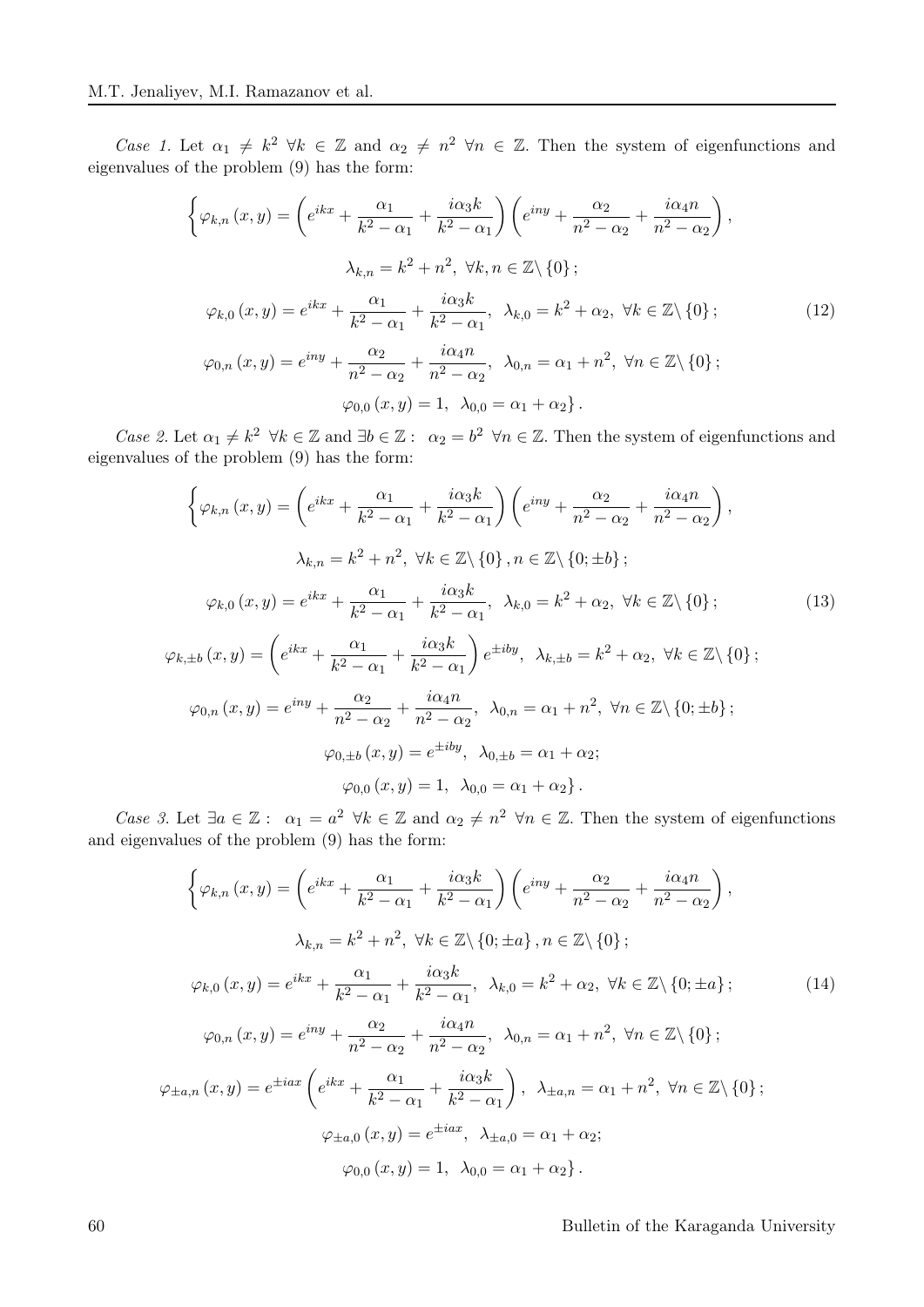Case 4. Let  $\exists a \in \mathbb{Z} : \alpha_1 = a^2 \ \forall k \in \mathbb{Z}$  and  $\exists b \in \mathbb{Z} : \alpha_2 = b^2 \ \forall n \in \mathbb{Z}$ . Then the system of eigenfunctions and eigenvalues of the problem (9) has the form:

$$
\begin{cases}\n\varphi_{k,n}(x,y) = \left(e^{ikx} + \frac{\alpha_1}{k^2 - \alpha_1} + \frac{i\alpha_3 k}{k^2 - \alpha_1}\right)\left(e^{iny} + \frac{\alpha_2}{n^2 - \alpha_2} + \frac{i\alpha_4 n}{n^2 - \alpha_2}\right), \\
\lambda_{k,n} = k^2 + n^2, \forall k \in \mathbb{Z} \setminus \{0; \pm a\}, n \in \mathbb{Z} \setminus \{0; \pm b\}; \\
\varphi_{k,0}(x,y) = e^{ikx} + \frac{\alpha_1}{k^2 - \alpha_1} + \frac{i\alpha_3 k}{k^2 - \alpha_1}, \quad \lambda_{k,0} = k^2 + \alpha_2, \quad \forall k \in \mathbb{Z} \setminus \{0; \pm a\}; \\
\varphi_{0,n}(x,y) = e^{iny} + \frac{\alpha_2}{n^2 - \alpha_2} + \frac{i\alpha_4 n}{n^2 - \alpha_2}, \quad \lambda_{0,n} = \alpha_1 + n^2, \quad \forall n \in \mathbb{Z} \setminus \{0; \pm b\}; \\
\varphi_{\pm a,n}(x,y) = e^{\pm iax} \left(e^{ikx} + \frac{\alpha_1}{k^2 - \alpha_1} + \frac{i\alpha_3 k}{k^2 - \alpha_1}\right), \quad \lambda_{\pm a,n} = \alpha_1 + n^2, \quad \forall n \in \mathbb{Z} \setminus \{0; \pm b\}; \\
\varphi_{k,\pm b}(x,y) = \left(e^{ikx} + \frac{\alpha_1}{k^2 - \alpha_1} + \frac{i\alpha_3 k}{k^2 - \alpha_1}\right)e^{\pm iby}, \quad \lambda_{k,\pm b} = k^2 + \alpha_2, \quad \forall k \in \mathbb{Z} \setminus \{0; \pm a\}; \\
\varphi_{\pm a,\pm b}(x,y) = e^{\pm i(a x + by)}, \quad \lambda_{\pm a,\pm b} = \alpha_1 + \alpha_2; \\
\varphi_{\pm a,0}(x,y) = e^{\pm iax}, \quad \lambda_{\pm a,0} = \alpha_1 + \alpha_2; \\
\varphi_{0,\pm b}(x,y) = e^{\pm iby}, \quad \lambda_{0,\pm b} = \alpha_1 + \alpha_2; \\
\varphi_{0,0}(x,y) = 1, \quad \lambda_{0,0} = \alpha_1 + \alpha_2.\n\end{cases}
$$

Solution of the equation  $\frac{Z'_{k,n}(t)}{Z_{k,n}(t)} = -\lambda_{k,n}$  has the form.

$$
Z_{k,n}(t) = C_{k,n} \cdot e^{-\lambda_{k,n}t},\tag{16}
$$

where  $C_{k,n} = z_{0kn}$  are the expansion coefficients of the function  $z_0(x, y)$  by system  $\{\varphi_{k,n}(x,y), k,n \in \mathbb{Z}\}.$ 

Note that the obtained systems of eigenfunctions (12)-(15) are complete in the space  $L_2(\Omega_1)$ , forme a basis but is not orthogonal (the completeness of the systems of eigenfunctions (12)-(15) follows from the Paley-Wiener theorem [21], [22]). Therefore, the solution to problem (5)-(7) will be sought in the form

$$
z(x, y, t) = \sum_{k,n} Z_{k,n}(t) \psi_{k,n}(x, y),
$$
\n(17)

where  $\{\psi_{k,n}(x,y), k, n \in \mathbb{Z}\}\$ is a biorthogonal basis [23] of the space  $L_2(\Omega_1)$  and  $\mathbb{Z} = \{0; \pm 1; \pm 2; ...\}$ to the system  $\{\varphi_{k,n}(x,y), k,n \in \mathbb{Z}\}.$ 

3. Construction of biorthogonal systems of functions  $\{\psi_{k,n}(x,y), k, n \in \mathbb{Z}\}\$ 

The biorthogonal systems of functions in  $L_2(\Omega_1)$  for (12)-(15) will be constructed as follows:

$$
\{\psi_{k,n}(x,y), k, n \in \mathbb{Z}\} = \left\{\frac{1}{4\pi^2}e^{i(kx+ny)}; \ \frac{1}{2\pi}g_0(y)e^{ikx}; \ \frac{1}{2\pi}f_0(x)e^{iny}; k, n \in \mathbb{Z}\setminus\{0\}; f_0(x) \cdot g_0(y)\right\}
$$

where  $f_0(x)$ ,  $g_0(y)$  are unknown functions. For the (12)  $f_0(x)$  we will search in the form:

$$
f_0(x) = C_0 + \sum_{m \in \mathbb{Z} \setminus \{0\}} C_m \left( e^{imx} + \frac{i\alpha_1}{m} \right).
$$

Mathematics series.  $\mathcal{N} \cdot 4(100)/2020$  61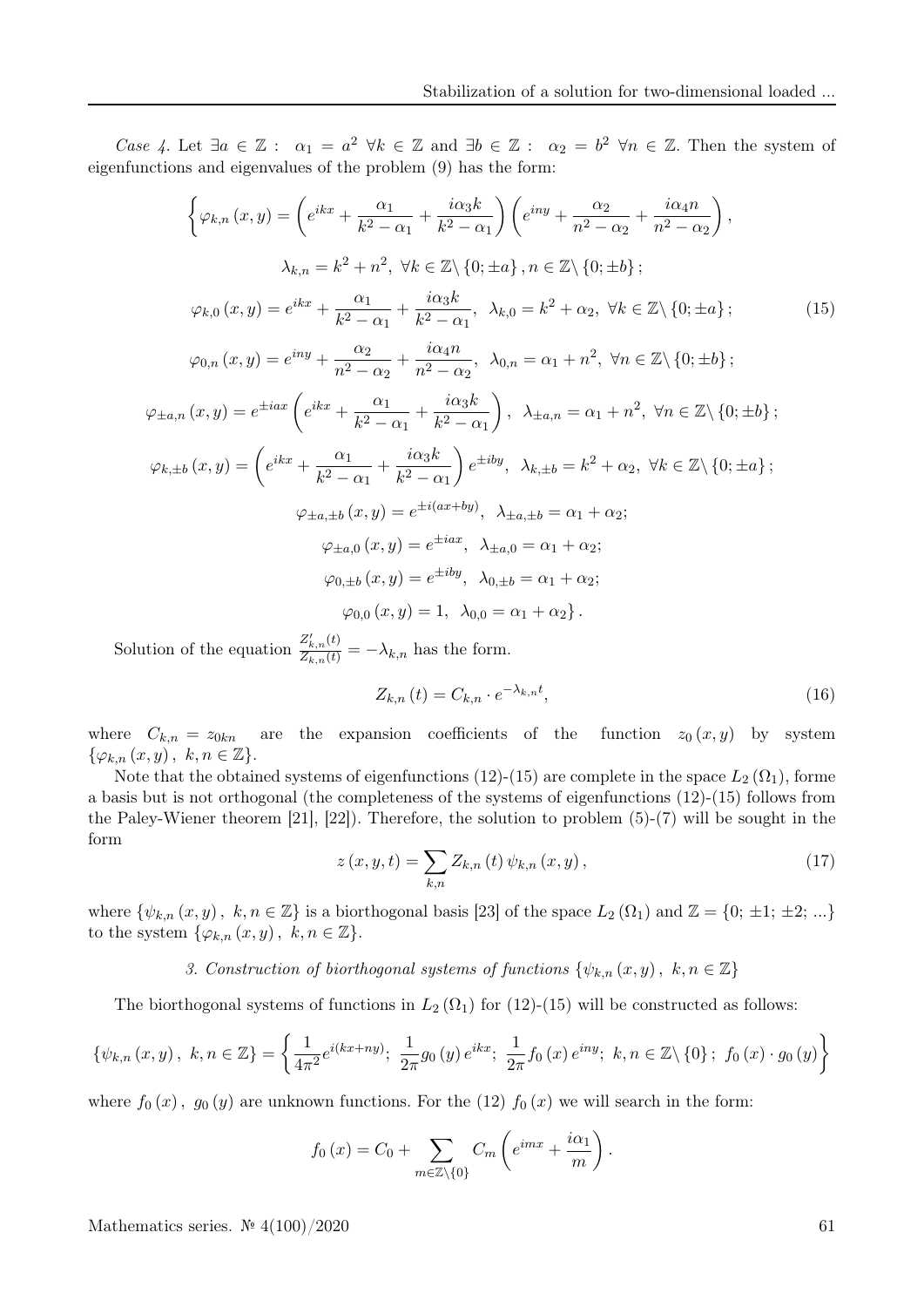Coefficients  $C_0$  and  $C_m$  we determine from the biorthogonality conditions:

$$
C_0 = -\frac{1}{2\pi} - \sum_{m \in \mathbb{Z} \setminus \{0\}} C_m B_m^{\alpha_1, \alpha_3}, \quad C_m = -\frac{1}{2\pi} B_m^{\alpha_1, \alpha_3}, \quad \text{where} \quad B_m^{\alpha_1, \alpha_3} = \frac{\alpha_1}{m^2 - \alpha_1} + \frac{i\alpha_3 m}{m^2 - \alpha_1}.
$$

Further, applying the found values of  $C_0$  and  $C_m$ , we find the required function  $f_0(x)$ :

$$
f_0(x) = -\frac{1}{2\pi} \sum_{m \in \mathbb{Z}} B_m^{\alpha_1, \alpha_3} e^{imx}
$$
, where  $B_m^{\alpha_1, \alpha_3} = \frac{\alpha_1}{m^2 - \alpha_1} + \frac{i\alpha_3 m}{m^2 - \alpha_1}$ .

Function  $g_0(y)$  for the (12) is defined similarly:

$$
g_0(y) = -\frac{1}{2\pi} \sum_{m \in \mathbb{Z}} B_m^{\alpha_2, \alpha_4} e^{imy}, \text{ where } B_m^{\alpha_2, \alpha_4} = \frac{\alpha_2}{m^2 - \alpha_2} + \frac{i\alpha_4 m}{m^2 - \alpha_2}.
$$

Thus, biorthogonal system for (12) is:

$$
\{\psi_{k,n}(x,y), k, n \in \mathbb{Z}\} = \left\{\frac{1}{4\pi^2} e^{i(kx+ny)}; -\frac{1}{4\pi^2} \sum_{l \in \mathbb{Z}} B_l^{\alpha_2, \alpha_4} e^{i(ly+ky)}; -\frac{1}{4\pi^2} \sum_{m \in \mathbb{Z}} B_m^{\alpha_1, \alpha_3} e^{i(mx+ny)}; \right\}
$$
\n
$$
k, n \in \mathbb{Z} \setminus \{0\} ; -\frac{1}{4\pi^2} \sum_{m,l \in \mathbb{Z}} B_m^{\alpha_1, \alpha_3} B_l^{\alpha_2, \alpha_4} e^{i(mx+ly)} \right\}.
$$
\n(18)

The biorthogonal systems of functions in  $L_2(\Omega_1)$  for (13)-(15) are defined similarly. Biorthogonal system for (13) is:

$$
\{\psi_{k,n}(x,y), k, n \in \mathbb{Z}\} = \left\{ \frac{1}{4\pi^2} e^{i(kx+ny)}; -\frac{1}{4\pi^2} \sum_{l \in \mathbb{Z} \setminus \{\pm b\}} B_l^{\alpha_2, \alpha_4} e^{i(ly+ kx)}; -\frac{1}{4\pi^2} \sum_{m \in \mathbb{Z}} B_m^{\alpha_1, \alpha_3} e^{i(mx+ny)}; \right\}
$$
\n
$$
k, n \in \mathbb{Z} \setminus \{0\} ; -\frac{1}{4\pi^2} \sum_{\substack{m \in \mathbb{Z} \setminus \{\pm b\}}} B_m^{\alpha_1, \alpha_3} B_l^{\alpha_2, \alpha_4} e^{i(mx+ ly)} \right\}.
$$
\n(19)

Biorthogonal system for (14) is:

$$
\{\psi_{k,n}(x,y), k, n \in \mathbb{Z}\} = \left\{ \frac{1}{4\pi^2} e^{i(kx+ny)}; -\frac{1}{4\pi^2} \sum_{l \in \mathbb{Z}} B_l^{\alpha_2, \alpha_4} e^{i(ly+kr)}; -\frac{1}{4\pi^2} \sum_{m \in \mathbb{Z} \setminus \{\pm a\}} B_m^{\alpha_1, \alpha_3} e^{i(mx+ny)}; \right\}
$$
\n
$$
k, n \in \mathbb{Z} \setminus \{0\}; -\frac{1}{4\pi^2} \sum_{\substack{l \in \mathbb{Z} \\ m \in \mathbb{Z} \setminus \{\pm a\}}} B_m^{\alpha_1, \alpha_3} B_l^{\alpha_2, \alpha_4} e^{i(mx+ly)} \right\}.
$$
\n(20)

Biorthogonal system for (15) is:

$$
\{\psi_{k,n}(x,y),\ k,n\in\mathbb{Z}\} =
$$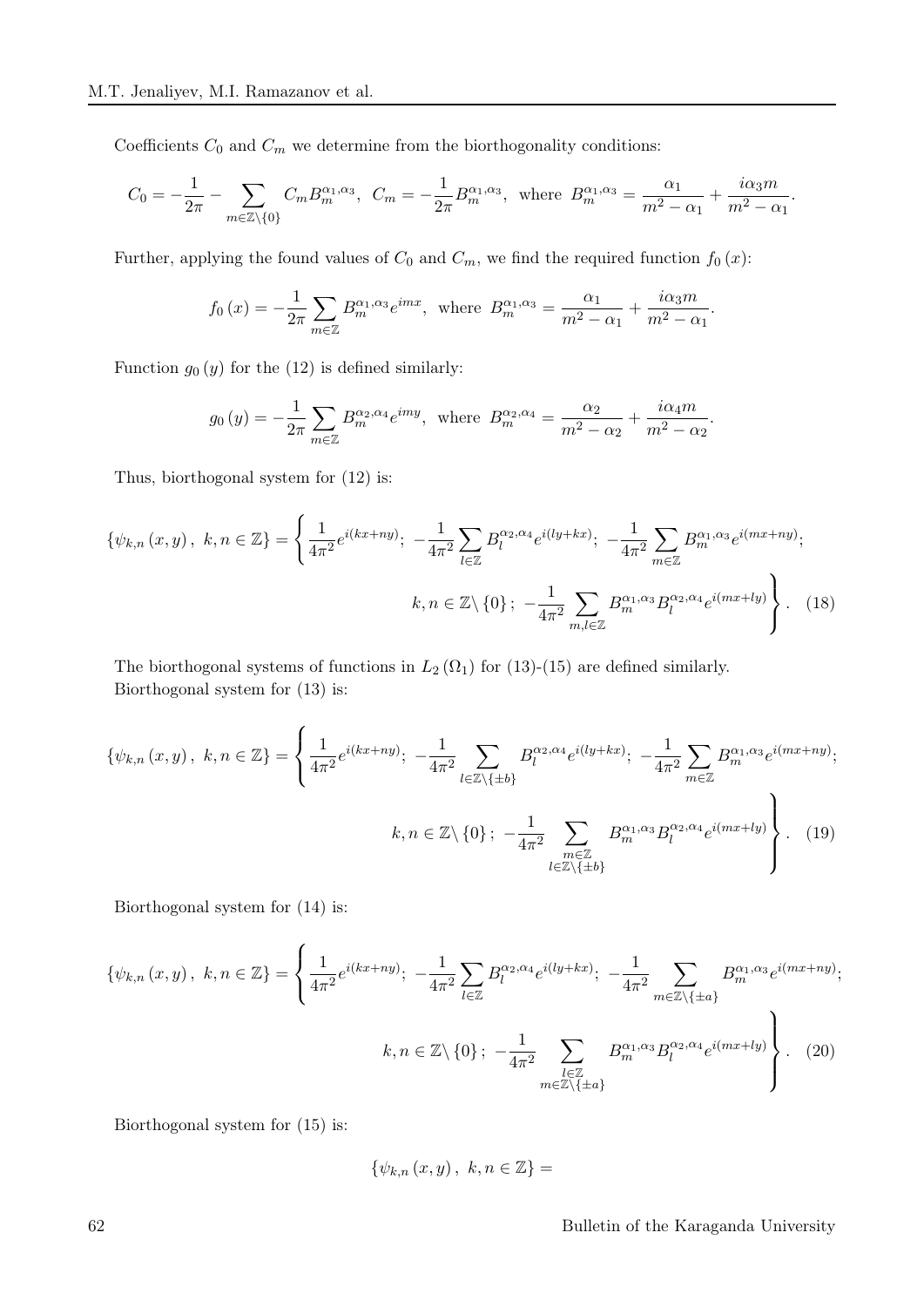$$
= \left\{ \frac{1}{4\pi^2} e^{i(kx+ny)}; \ -\frac{1}{4\pi^2} \sum_{l \in \mathbb{Z} \setminus \{\pm b\}} B_l^{\alpha_2, \alpha_4} e^{i(ly+kx)}; \ -\frac{1}{4\pi^2} \sum_{m \in \mathbb{Z} \setminus \{\pm a\}} B_m^{\alpha_1, \alpha_3} e^{i(mx+ny)}; \right\}.
$$
\n
$$
k, n \in \mathbb{Z} \setminus \{0\} ; \ -\frac{1}{4\pi^2} \sum_{\substack{l \in \mathbb{Z} \setminus \{\pm b\} \\ m \in \mathbb{Z} \setminus \{\pm a\}}} B_m^{\alpha_1, \alpha_3} B_l^{\alpha_2, \alpha_4} e^{i(mx+ly)} \right\}.
$$
\n(21)

The constructed biorthogonal systems define biorthogonal basises in  $L_2(\Omega_1)$ . Hereinafter, we will assume that in the space  $L_2(\Omega_1)$  we have:

- basises  $\{\varphi_{k,n}(x,y), k,n \in \mathbb{Z}\}$ , composed of the systems (12)-(15) of eigenfunctions and eigenvalues;
- the corresponding biorthogonal basises  $\{\psi_{k,n}(x,y), k, n \in \mathbb{Z}\}$ , defined by the relations (18)-(21).

Then solution  $(16)$  of the auxiliary boundary value problem  $(5)-(7)$  can be written as: for the Case 1:

$$
z(x, y, t) = \sum_{k,n \in \mathbb{Z}\backslash\{0\}} z_{0kn} e^{-(k^2+n^2)t} \psi_{kn}(x, y) + \sum_{k \in \mathbb{Z}\backslash\{0\}} z_{0k0} e^{-(k^2+\alpha_2)t} \psi_{k0}(x, y) + + \sum_{n \in \mathbb{Z}\backslash\{0\}} z_{00n} e^{-(\alpha_1+n^2)t} \psi_{0n}(x, y) + z_{000} e^{-(\alpha_1+\alpha_2)t} \psi_{00}(x, y); \quad (22)
$$

for the Case 2:

$$
z(x, y, t) = \sum_{\substack{k \in \mathbb{Z} \setminus \{0\} \\ n \in \mathbb{Z} \setminus \{0\}}} z_{0kn} e^{-(k^2 + n^2)t} \psi_{kn}(x, y) + \sum_{k \in \mathbb{Z} \setminus \{0\}} z_{0ko} e^{-(k^2 + \alpha_2)t} \psi_{ko}(x, y) + + \sum_{k \in \mathbb{Z} \setminus \{0\}} z_{0k \pm b} e^{-(k^2 + \alpha_2)t} \psi_{k \pm b}(x, y) + \sum_{n \in \mathbb{Z} \setminus \{0; \pm b\}} z_{00n} e^{-(\alpha_1 + n^2)t} \psi_{0n}(x, y) + + z_{00 \pm b} e^{-(\alpha_1 + \alpha_2)t} \psi_{0\pm b}(x, y) + z_{000} e^{-(\alpha_1 + \alpha_2)t} \psi_{00}(x, y); \quad (23)
$$

for the Case 3:

$$
z(x, y, t) = \sum_{\substack{k \in \mathbb{Z} \setminus \{0; \pm a\} \\ n \in \mathbb{Z} \setminus \{0\}}} z_{0kn} e^{-(k^2 + n^2)t} \psi_{kn}(x, y) + \sum_{k \in \mathbb{Z} \setminus \{0; \pm a\}} z_{0k0} e^{-(k^2 + \alpha_2)t} \psi_{k0}(x, y) + + \sum_{n \in \mathbb{Z} \setminus \{0\}} z_{00n} e^{-(\alpha_1 + n^2)t} \psi_{0n}(x, y) + \sum_{n \in \mathbb{Z} \setminus \{0\}} z_{0 \pm an} e^{-(\alpha_1 + n^2)t} \psi_{\pm an}(x, y) + + z_{0 \pm a0} e^{-(\alpha_1 + \alpha_2)t} \psi_{\pm a0}(x, y) + z_{000} e^{-(\alpha_1 + \alpha_2)t} \psi_{00}(x, y); \quad (24)
$$

for the Case 4:

$$
z(x, y, t) = \sum_{\substack{k \in \mathbb{Z} \setminus \{0; \pm a\} \\ n \in \mathbb{Z} \setminus \{0; \pm b\}}} z_{0kn} e^{-(k^2 + n^2)t} \psi_{kn}(x, y) + \sum_{k \in \mathbb{Z} \setminus \{0; \pm a\}} z_{0k0} e^{-(k^2 + \alpha_2)t} \psi_{k0}(x, y) + + \sum_{n \in \mathbb{Z} \setminus \{0; \pm b\}} z_{00n} e^{-(\alpha_1 + n^2)t} \psi_{0n}(x, y) + \sum_{n \in \mathbb{Z} \setminus \{0; \pm b\}} z_{0\pm an} e^{-(\alpha_1 + n^2)t} \psi_{\pm an}(x, y) + + \sum_{k \in \mathbb{Z} \setminus \{0; \pm a\}} z_{0k \pm b} e^{-(k^2 + \alpha_2)t} \psi_{k \pm b}(x, y) + z_{0\pm a \pm b} e^{-(\alpha_1 + \alpha_2)t} \psi_{\pm a \pm b}(x, y) + + z_{0\pm a0} e^{-(\alpha_1 + \alpha_2)t} \psi_{\pm a0}(x, y) + z_{00\pm b} e^{-(\alpha_1 + \alpha_2)t} \psi_{0\pm b}(x, y) + z_{000} e^{-(\alpha_1 + \alpha_2)t} \psi_{00}(x, y); (25)
$$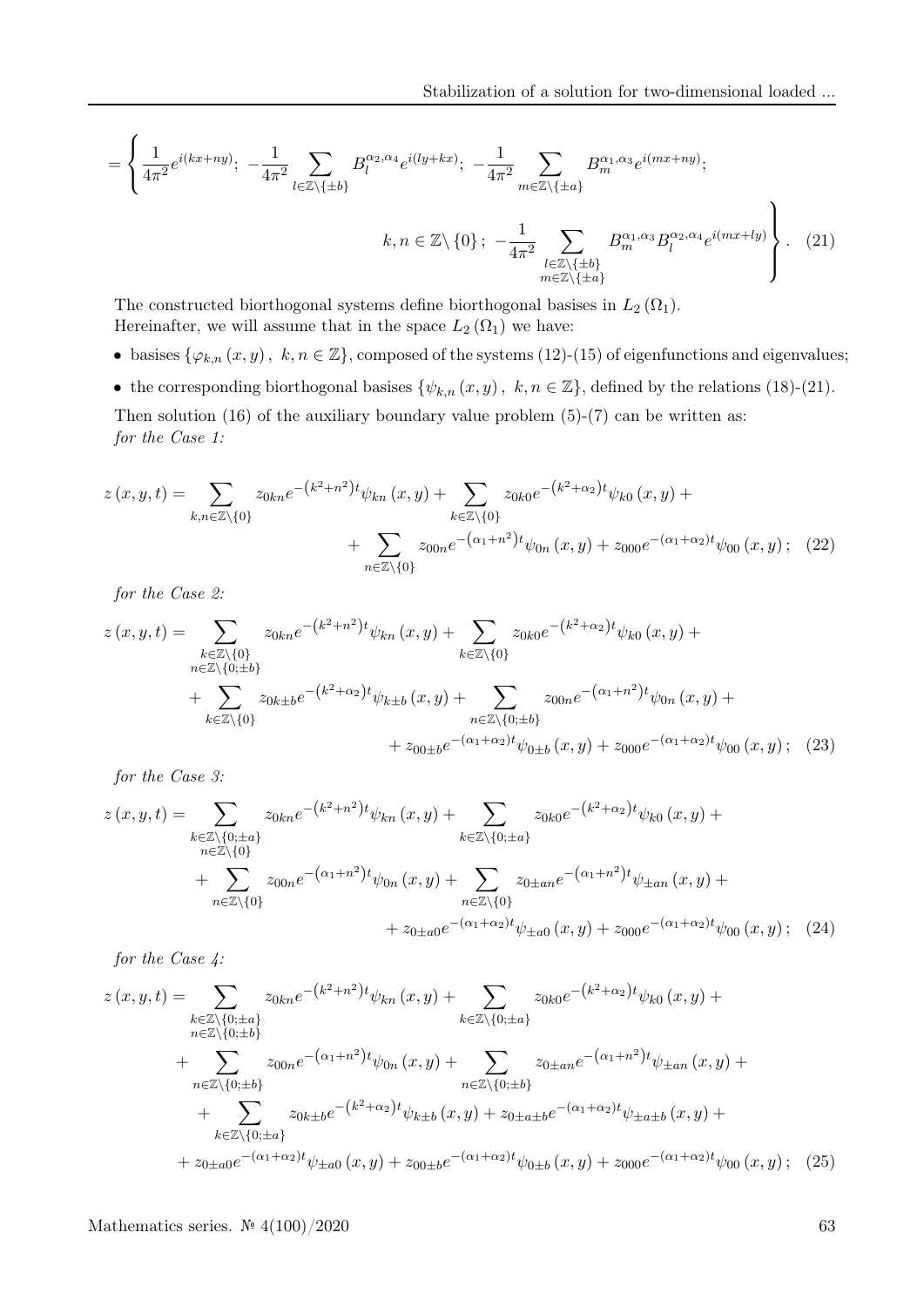where

$$
z_{0kn} = \int_{\Omega_1} \overline{\varphi_{kn}(x, y)} z_0(x, y) dx dy, \quad k, n \in \mathbb{Z}
$$

are the Fourier coefficients of the function  $z_0 (x, y)$ ; and systems  $\{\psi_{k,n} (x, y), k, n \in \mathbb{Z}\}\)$  are defined by  $(18)-(21)$ .

From  $(16)$  and  $(22)-(25)$  it follows immediately that if for the Case 1:

$$
z_{0kn} = 0 \text{ for } k^2 + n^2 < \sigma,
$$
  
\n
$$
z_{0k0} = 0 \text{ for } k^2 + Re(\alpha_2) < \sigma,
$$
  
\n
$$
z_{00n} = 0 \text{ for } Re(\alpha_1) + n^2 < \sigma,
$$
  
\n
$$
z_{00 \pm b} \neq 0 \text{ and } z_{000} \neq 0 \text{ for } Re(\alpha_1) + Re(\alpha_2) \geq \sigma,
$$
  
\n
$$
z_{00 \pm b} = 0 \text{ and } z_{000} = 0 \text{ for } Re(\alpha_1) + Re(\alpha_2) < \sigma,
$$

then solution  $(22)$  of the problem  $(5)-(7)$  will satisfy the inequality  $(8)$ ;

for the Case 2:

$$
z_{0kn} = 0 \text{ for } k^2 + n^2 < \sigma,
$$
  
\n
$$
z_{0k0} = 0 \text{ and } z_{0k \pm b} = 0 \text{ при } k^2 + Re(\alpha_2) < \sigma,
$$
  
\n
$$
z_{00n} = 0 \text{ for } Re(\alpha_1) + n^2 < \sigma,
$$
  
\n
$$
z_{00 \pm b} \neq 0 \text{ and } z_{000} \neq 0 \text{ for } Re(\alpha_1) + Re(\alpha_2) \geq \sigma,
$$
  
\n
$$
z_{00 \pm b} = 0 \text{ and } z_{000} = 0 \text{ for } Re(\alpha_1) + Re(\alpha_2) < \sigma,
$$

then solution  $(23)$  of the problem  $(5)-(7)$  will satisfy the inequality  $(8)$ ;

for the Case 3:

$$
z_{0kn} = 0 \text{ for } k^2 + n^2 < \sigma,
$$
  
\n
$$
z_{0k0} = 0 \text{ for } k^2 + Re(\alpha_2) < \sigma,
$$
  
\n
$$
z_{00n} = 0 \text{ and } z_{0 \pm an} = 0 \text{ for } Re(\alpha_1) + n^2 < \sigma,
$$
  
\n
$$
z_{00 \pm b} \neq 0 \text{ and } z_{000} \neq 0 \text{ for } Re(\alpha_1) + Re(\alpha_2) \geq \sigma,
$$
  
\n
$$
z_{00 \pm b} = 0 \text{ and } z_{000} = 0 \text{ for } Re(\alpha_1) + Re(\alpha_2) < \sigma,
$$

then solution  $(24)$  of the problem  $(5)-(7)$  will satisfy the inequality  $(8)$ ;

for the Case 4:

$$
z_{0kn} = 0 \text{ for } k^2 + n^2 < \sigma,
$$
  
\n
$$
z_{0k0} = 0 \text{ and } z_{0k \pm b} = 0 \text{ for } k^2 + Re(\alpha_2) < \sigma,
$$
  
\n
$$
z_{00n} = 0 \text{ and } z_{0 \pm an} = 0 \text{ for } Re(\alpha_1) + n^2 < \sigma,
$$
  
\n
$$
z_{000} \neq 0, z_{00 \pm b} \neq 0, z_{0 \pm a0} \neq 0 \text{ and } z_{0 \pm a \pm b} \neq 0 \text{ for } Re(\alpha_1) + Re(\alpha_2) \geq \sigma,
$$
  
\n
$$
z_{000} = 0, z_{00 \pm b} = 0, z_{0 \pm a0} = 0 \text{ and } z_{0 \pm a \pm b} = 0 \text{ for } Re(\alpha_1) + Re(\alpha_2) < \sigma,
$$

then solution  $(25)$  of the problem  $(5)-(7)$  will satisfy the inequality  $(8)$ ;

We introduce the following notation for the sets of pairs of indices  $(k, n)$   $k, n \in \mathbb{Z}$ :

$$
I_1 = \{(k, n) | k^2 + n^2 \ge \sigma\}, \ \overline{I_1} = \{(k, n) | k^2 + n^2 < \sigma\}
$$
\n
$$
I_2 = \{(k, 0), (k, \pm b) | k^2 + Re(\alpha_2) \ge \sigma\}, \ \overline{I_2} = \{(k, 0), (k, \pm b) | k^2 + Re(\alpha_2) < \sigma\}
$$
\n
$$
I_3 = \{(0, n), (\pm a, n) | Re(\alpha_1) + n^2 \ge \sigma\}, \ \overline{I_3} = \{(0, n), (\pm a, n) | (\alpha_1) + n^2 < \sigma\}
$$
\n
$$
I_4 = \{(0, 0), (0, \pm b), (\pm a, 0), (\pm a, \pm b) | Re(\alpha_1) + Re(\alpha_2) \ge \sigma\}
$$

64 Bulletin of the Karaganda University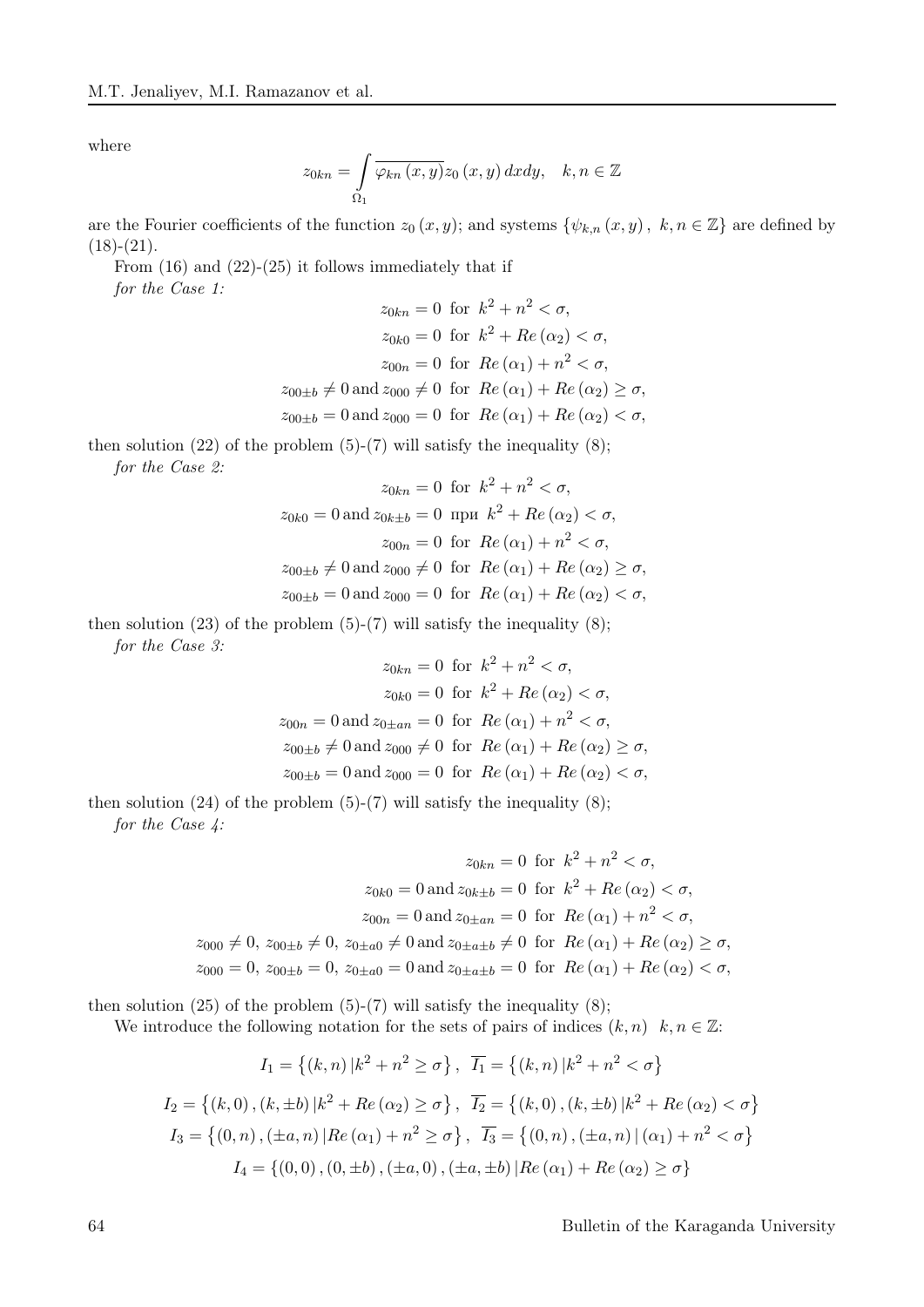$$
\overline{I_4} = \{ (0,0), (0, \pm b), (\pm a, 0), (\pm a, \pm b) | Re (\alpha_1) + Re (\alpha_2) < \sigma \}
$$

$$
\overline{I} = \overline{I_1} \cup \overline{I_2} \cup \overline{I_3} \cup \overline{I_4}.
$$

Let condition

$$
z_{0kn} = 0 \text{ mpn } (k, n) \in \overline{I}
$$

satisfies for (22)-(25), then stabilized solution  $z_{stab}(x, y, t)$  of the problem (5)-(7), satisfying the inequality (8), can be written as:

for the Case 1:

$$
z(x, y, t) = \sum_{(k,n)\in I_1} z_{0kn} e^{-(k^2+n^2)t} \psi_{kn}(x, y) + \sum_{(k,0)\in I_2} z_{0k0} e^{-(k^2+\alpha_2)t} \psi_{k0}(x, y) + + \sum_{(0,n)\in I_3} z_{00n} e^{-(\alpha_1+n^2)t} \psi_{0n}(x, y) + A(\alpha_1, \alpha_2) e^{-(\alpha_1+\alpha_2)t} \psi_{00}(x, y),
$$

where

$$
A(\alpha_1, \alpha_2) = \begin{cases} z_{000}, & I_4 \neq \emptyset \\ & 0, I_4 = \emptyset \end{cases}
$$

for the Case 2:

$$
z(x, y, t) = \sum_{(k,n)\in I_1} z_{0kn} e^{-(k^2+n^2)t} \psi_{kn}(x, y) + \sum_{(k,0)\in I_2} z_{0k0} e^{-(k^2+\alpha_2)t} \psi_{k0}(x, y) + + \sum_{(k,\pm b)\in I_2} z_{0k\pm b} e^{-(k^2+\alpha_2)t} \psi_{k\pm b}(x, y) + \sum_{(0,n)\in I_3} z_{00n} e^{-(\alpha_1+n^2)t} \psi_{0n}(x, y) + + A_1(\alpha_1, \alpha_2) e^{-(\alpha_1+\alpha_2)t} \psi_{0\pm b}(x, y) + A_2(\alpha_1, \alpha_2) e^{-(\alpha_1+\alpha_2)t} \psi_{00}(x, y),
$$

where

$$
A_1(\alpha_1, \alpha_2) = \begin{cases} z_{00 \pm b}, & I_4 \neq \varnothing \\ & 0, \ I_4 = \varnothing \end{cases}; \ A_2(\alpha_1, \alpha_2) = \begin{cases} z_{000}, & I_4 \neq \varnothing \\ & 0, \ I_4 = \varnothing \end{cases}
$$

for the Case 3:

$$
z(x, y, t) = \sum_{(k,n)\in I_1} z_{0kn} e^{-(k^2+n^2)t} \psi_{kn}(x, y) + \sum_{(k,0)\in I_2} z_{0k0} e^{-(k^2+\alpha_2)t} \psi_{k0}(x, y) + + \sum_{(0,n)\in I_3} z_{00n} e^{-(\alpha_1+n^2)t} \psi_{0n}(x, y) + \sum_{(\pm a,n)\in I_3} z_{0\pm an} e^{-(\alpha_1+n^2)t} \psi_{\pm an}(x, y) + + A_1(\alpha_1, \alpha_2) e^{-(\alpha_1+\alpha_2)t} \psi_{\pm a0}(x, y) + A_2(\alpha_1, \alpha_2) e^{-(\alpha_1+\alpha_2)t} \psi_{00}(x, y),
$$

where

$$
A_1(\alpha_1, \alpha_2) = \begin{cases} z_{0 \pm a_0}, & I_4 \neq \varnothing \\ & 0, \ I_4 = \varnothing \end{cases}; \ A_2(\alpha_1, \alpha_2) = \begin{cases} z_{000}, & I_4 \neq \varnothing \\ & 0, \ I_4 = \varnothing \end{cases}
$$

for the Case 4:

$$
z(x, y, t) = \sum_{(k,n)\in I_1} z_{0kn} e^{-(k^2+n^2)t} \psi_{kn}(x, y) + \sum_{(k,0)\in I_2} z_{0k0} e^{-(k^2+\alpha_2)t} \psi_{k0}(x, y) + + \sum_{(0,n)\in I_3} z_{00n} e^{-(\alpha_1+n^2)t} \psi_{0n}(x, y) + \sum_{(\pm a,n)\in I_3} z_{0\pm an} e^{-(\alpha_1+n^2)t} \psi_{\pm an}(x, y) + + \sum_{(k,\pm b)\in I_2} z_{0k\pm b} e^{-(k^2+\alpha_2)t} \psi_{k\pm b}(x, y) + A_1(\alpha_1, \alpha_2) e^{-(\alpha_1+\alpha_2)t} \psi_{\pm a\pm b}(x, y) +
$$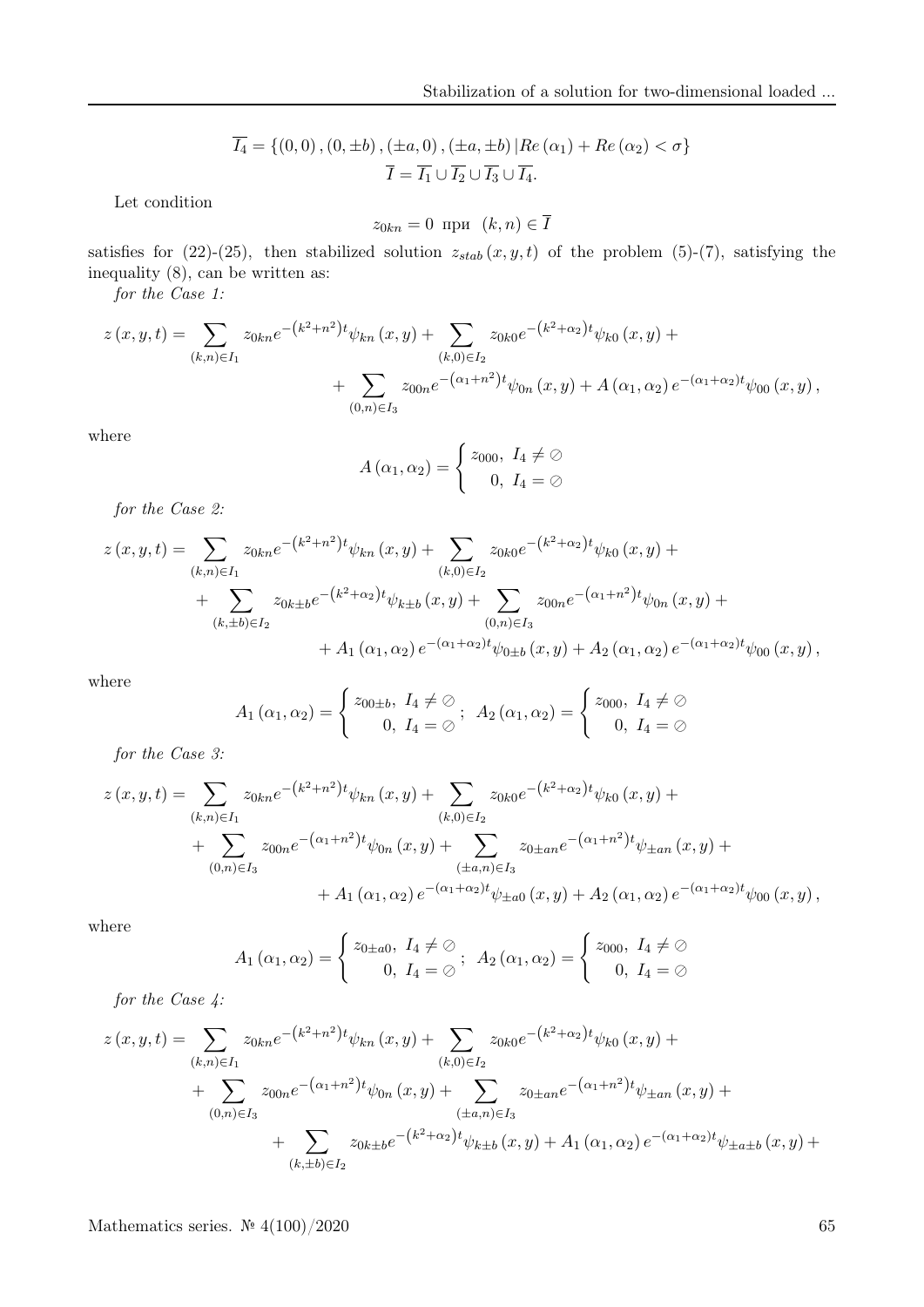+
$$
A_2(\alpha_1, \alpha_2) e^{-(\alpha_1 + \alpha_2)t} \psi_{\pm a0}(x, y) +
$$
  
+ $A_3(\alpha_1, \alpha_2) e^{-(\alpha_1 + \alpha_2)t} \psi_{0 \pm b}(x, y) + A_4(\alpha_1, \alpha_2) e_{-(\alpha_1 + \alpha_2)t} \psi_{00}(x, y),$ 

where

$$
A_1(\alpha_1, \alpha_2) = \begin{cases} z_{0 \pm a \pm b}, & I_4 \neq \oslash \\ & 0, \ I_4 = \oslash \end{cases}; \ A_2(\alpha_1, \alpha_2) = \begin{cases} z_{0 \pm a0}, & I_4 \neq \oslash \\ & 0, \ I_4 = \oslash \end{cases}
$$
\n
$$
A_3(\alpha_1, \alpha_2) = \begin{cases} z_{00 \pm b}, & I_4 \neq \oslash \\ & 0, \ I_4 = \oslash \end{cases}; \ A_4(\alpha_1, \alpha_2) = \begin{cases} z_{000}, & I_4 \neq \oslash \\ & 0, \ I_4 = \oslash \end{cases}
$$

#### Algorithm for solving the stabilization problem

The results of the previous sections make it possible to implement the following algorithm for the approximate construction of boundary control functions (and even in the form of synthesis that work out random perturbations) that provide a monotonic (no slower than a given exponent) decrease on time according to the formula (4) of the  $L_2(\Omega)$ -norm solution.

Step 1. To the original boundary value problem  $(1)-(3)$  on a parallelepiped the base of which is a square with side  $\pi$ , with the nonhomogeneous Dirichlet boundary conditions and an initial condition on the square  $\Omega$  determined by the given function  $u_0(x, y)$  is posed an auxiliary boundary value problem  $(5)-(7)$  on an extended parallelepiped, the base of which is a square with side  $2\pi$ , with periodicity conditions (instead of the Dirichlet conditions) and an initial function  $z_0(x, y)$  on the bottom base of the extended parallelepiped  $\Omega_1$ . The function  $z_0(x, y)$  will be defined as a continuation of the given function  $u_0(x, y)$ .

Thus, in the auxiliary boundary value problem  $(5)-(7)$  it is necessary to redefine the function  $z_0(x, y)$  on the square  $\Omega_1$ , so that for the solution  $z(x, y, t)$  of the problem (5)–(7) the requirement (8) will be satisfied. In this case, the condition (4) will be also satisfied for its restriction  $u(x, y, t)$  and the required boundary control  $p(x, y, t) \{x, y, t\} \in \Sigma$  will be defined as the trace of the function  $z(x, y, t)$ при  $\{x, y, t\} \in \Sigma$ .

Step 2. Construction of complete biorthogonal systems of functions on the square  $\Omega_1$  by solving the corresponding spectral problems.

Step 3. Find the expansion coefficients of the required function  $z_0(x, y)$  on the square  $\Omega_1$  according to the complete biorthogonal system constructed in the previous step, so that condition (8) is satisfied. Note that condition (8) ensures requirement (4) for the solution of the boundary value problem  $(1)$ –(3).

Step 4. Using the found solution  $z(x, y, t)$  of the auxiliary boundary value problem  $(5)-(7)$ , as its restriction on the parallelepiped Q we find the solution  $u(x, y, t)$  of the original boundary value problem (1)–(3), satisfying the required condition (4). Boundary control  $p(x, y, t) \{x, y, t\} \in \Sigma$  we find as a trace of the solution  $z_{stab}(x, y, t)$ , i.e.

$$
p(x, y, t) = z_{stab}(x, y, t)|_{\{x, y, t\} \in \Sigma}.
$$

#### Conclusion

The paper proposes a problem formulation of boundary stabilization (forming a parallelepiped) of the solution of the boundary value problem for the heat equation with a loaded two-dimensional Laplace operator, where the loaded terms are the values of the required function and traces of the derivatives of the required function at fixed points, and an algorithm for the approximate construction of boundary controls.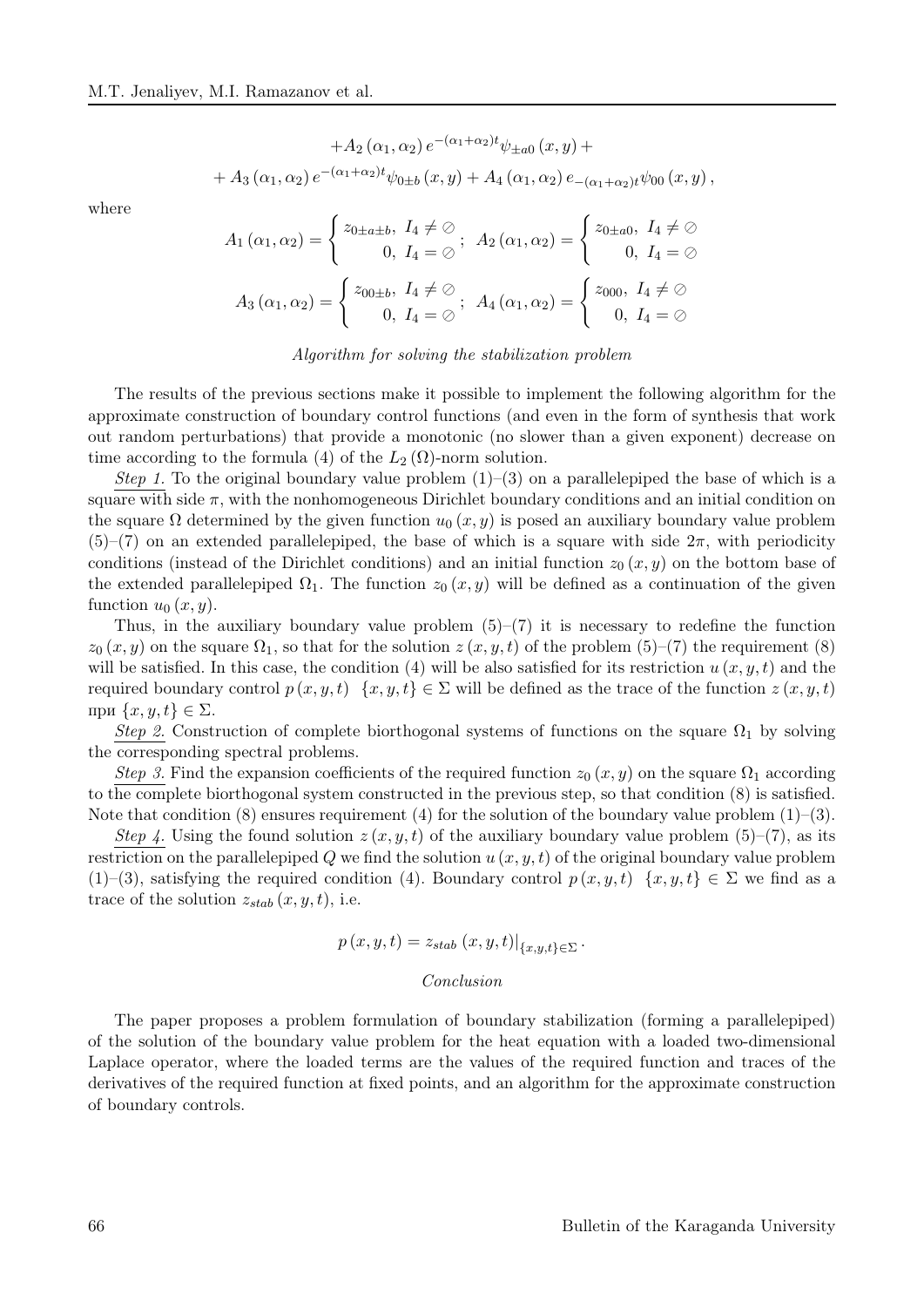#### Acknowledgments

Supported by the grant projects AP08956033 (2020 – 2021) and AP08855372 (2020 – 2022) from the Ministry of Science and Education of the Republic of Kazakhstan.

#### References

- 1 Денисов В.Н. О поведении при больших значениях времени решений параболических уравнений / В.Н. Денисов // Современная математика. Фундаментальные направления. — 2020. – Т. 66, № 1. — С. 1–155.
- 2 Горшков А.В. Стабилизация одномерного уравнения теплопроводности на полуограниченном стержне / А.В. Горшков // Успехи матем. наук. — 2001. — Т. 56, Вып. 2(338). — С. 213, 214.
- 3 Глушак А.В. О стабилизации решения задачи Коши для абстрактного дифференциального уравнения первого порядка / А.В. Глушак // Изв. высш. учеб. зав. — 2001. — № 11(474). — С. 3–13.
- 4 Ратанов Н.Е. Стабилизация пространственно-временных статистических решений параболического уравнения / Н.Е. Ратанов // Вестн. Челябин. гос. университета.  $-1991. -$  Т. 3.  $-$  C. 64–71.
- 5 Фурсиков А.В. Стабилизируемость квазилинейного параболического уравнения с помощью граничного управления с обратной связью / А.В. Фурсиков // Матем. сб. — 2001. — Т. 192,  $N<sup>⁶</sup> 4.$  — C. 115–160.
- 6 Fursikov A.V. Stabilization for the 3D Navier-Stokes system by feedback boundary control / A.V. Fursikov // Discrete and Continues Dynamical Systems, 10, No. 1-2. — 2004. — P. 289-314.
- 7 Fursikov A.V. Certain questions of feedback stabilization for Navier-Stokes equations / A.V. Fursikov, A.V. Gorshkov // Evolution equations and control theory, 1, No. 1. — 2012. — P. 109-140.
- 8 Fursikov A.V. Stabilization of the simplest normal parabolic equation by starting control / A.V. Fursikov // Communication on Pure and Applied Analysis, 13, No. 5. — 2014. — P. 1815- 1854.
- 9 Дженалиев М.Т. Нагруженные уравнения как возмущение дифференциальных уравнений / М.Т. Дженалиев, М.И. Рамазанов. — Алматы: Ғылым, 2010. — 335 с.
- 10 Нахушев А.М. Нагруженные уравнения и их приложения / А.М. Нахушев. М.: Наука,  $2012. - 232$  c.
- 11 Amangalieva M. Boundary value problems for a spectrally loaded heat operator with load line approaching the time axis at zero or infinity / M. Amangalieva, D. Akhmanova, M. Dzhenaliev (Jenaliyev), M. Ramazanov // Differential Equations,  $47, -2011$ . - P. 231-243.
- 12 Akhmanova D. On a particular second kind Volterra integral equation with a spectral parameter / D. Akhmanova, M. Dzhenaliev (Jenaliyev), M. Ramazanov // Siberian Mathematical Journal,  $52. - 2011. - P. 1-10.$
- 13 Dzhenaliev (Jenaliyev) M. On a boundary value problem for a spectrally loaded heat operato: I / M. Dzhenaliev (Jenaliyev), M. Ramazanov // Differential Equations, 43. — 2007. — P. 513-524.
- 14 Dzhenaliev (Jenaliyev) M. On a boundary value problem for a spectrally loaded heat operato: II / M. Dzhenaliev (Jenaliyev), M. Ramazanov // Differential Equations,  $43. -2007. - P. 806-812$ .
- 15 Lyubanova Anna Sh. On nonlocal problems for systems of parabolic equations / Anna Sh. Lyubanova // Journal of Mathematical Analysis and Applications, 421. — 2015. — P. 1767- 1778.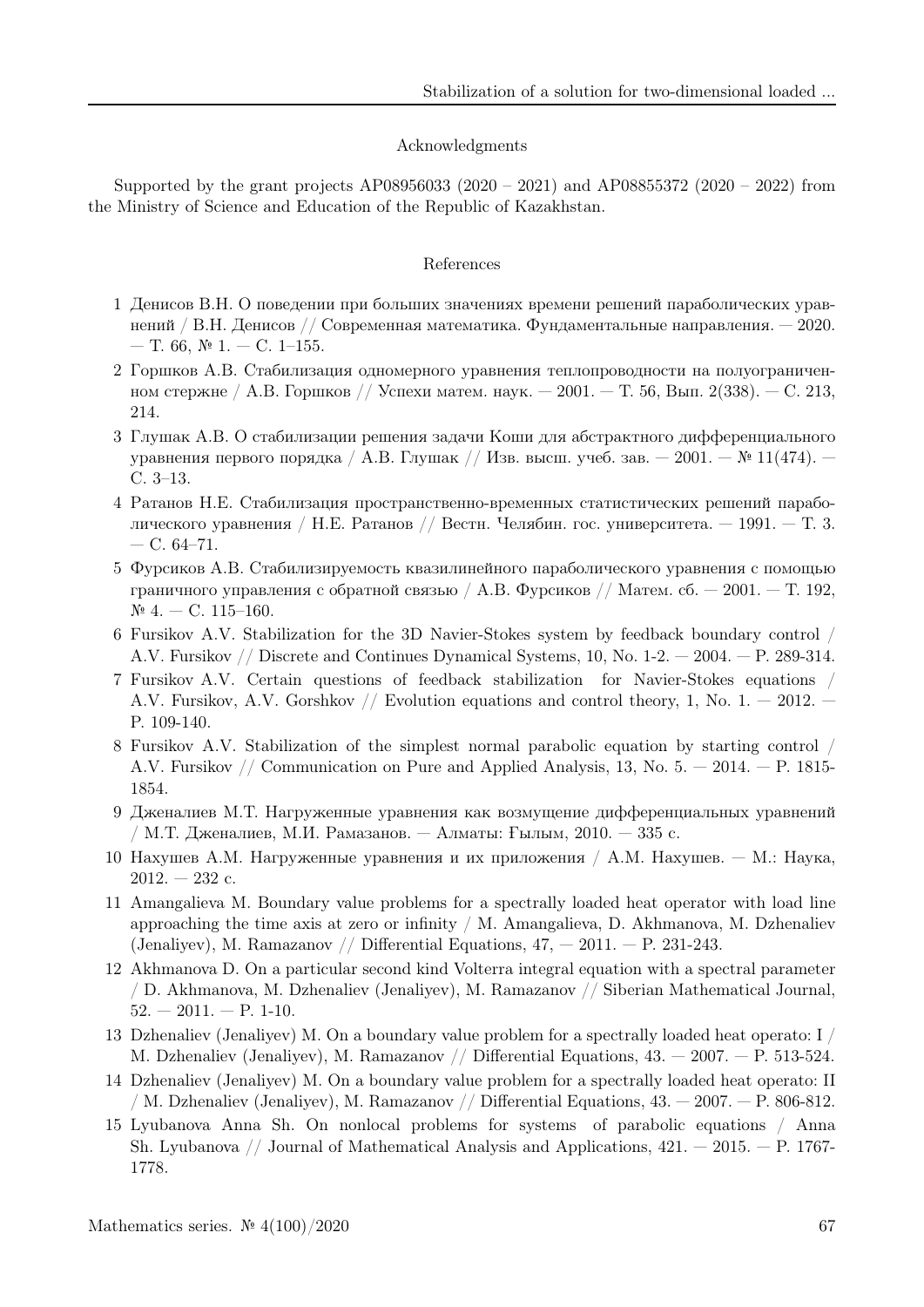- 16 Amangalieva M. On spectral problems for loaded two-dimension Laplace operator / M. Amangalieva, M. Jenaliyev, K. Imanberdiyev, M. Ramazanov // AIP Conference Procceedings, 1759.  $-2016. -020049.$
- 17 Дженалиев М.Т. Стабилизация решения уравнения теплопроводности, нагруженного по нульмерным многообразиям, с помощью граничных управлений / М.Т. Дженалиев, М.И. Рамазанов // Матем. журн. — 2015. — 15. — № 4 б. — С. 33-53.
- 18 Jenaliyev M.T. On a stability of a solution of the loaded heat equation / M.T. Jenaliyev, M.M. Amangalieva, K.B. Imanberdiyev, M.I. Ramazanov // Bulletin of the Karaganda University. "Mathematics"series, 90, No. 2. — 2018. — P. 56-71.
- 19 Jenaliyev M.T. Stabilization of solutions of two-dimensional parabolic equations and related spectral problems / M. Jenaliyev, K. Imanberdiyev, A. Kassymbekova, K. Sharipov // Eurasian Math. J., Vol. 11, Number 1. — 2020. — P. 72–85.
- 20 Jenaliyev M.T. Spectral problem arizaing in the stabilization problem for the loaded heat equation: two-dimensional and multi-points cases / M. Jenaliyev, K. Imanberdiyev, A. Kassymbekova, K. Sharipov // Eurasian Journal of Mathematical and Computer Applications. — Vol. 7. —  $2019. - P. 23 - 37.$
- 21 Рисс Ф. Лекции по функциональному анализу / Ф. Рисс, Б. Секефальви-Надь. М.: Мир, 1979. — 587 с.
- 22 Riesz F. Lecons D'Analyse Fonctionnelle / F. Riesz, B. Sz.-Nagy. Akademiai Kiado, Budapest, 1968.
- 23 Будаев В.Д. Ортогональные и биортогональные базисы / В.Д. Будаев // Известия Российского государственного педагогического университета им. А. И. Герцена.  $-2005. - T. 5$ .  $N<sup>⁶</sup> 13. − C. 7-38.$

М.Т. Дженалиев, М.И. Рамазанов, А.Х. Аттаев, Н.К. Гульманов

# Екiөлшемдi жүктелген параболалық теңдеуiнiң шешiмiн тұрақтандыру

Мақалада екiөлшемдi жүктелген Лаплас операторымен жылуөткiзгiштiк теңдеуi үшiн шекаралық есептiң шешiмiн тұрақтандыру есебi қарастырылды. Жүктелген қосылғыштар белгiленген нүктелердегi iзделiндi функцияның мәндерi мен оның бiрiншi реттi дербес туындыларының iздерi болып табылады. Сондай-ақ есепте шекаралық басқару функцияларын құру алгоритмi ұсынылған.

 $Ki$ *лт сөздер:* шекара бойынша тұрақтандыру есебi, жылуөткiзгiштiктiң жүктелген теңдеуi, жүктелген Лаплас операторы, биортогоналды жүйе, тұрақтандыру, алгоритм.

#### М.Т. Дженалиев, М.И. Рамазанов, А.Х. Аттаев, Н.К. Гульманов

## Стабилизация решения для двумерного нагруженного параболического уравнения

В статье рассмотрена задача стабилизации решения граничной задачи для уравнения теплопроводности с нагруженным двумерным оператором Лапласа. Нагруженные слагаемые представляют собой значения искомой функции и следы ее частных производных первого порядка в фиксированных точках. Предложен алгоритм построения граничных управляющих функций.

Ключевые слова: задача стабилизации по границе, нагруженное уравнение теплопроводности, нагруженный оператор Лапласа, биортогональная система, стабилизация, алгоритм.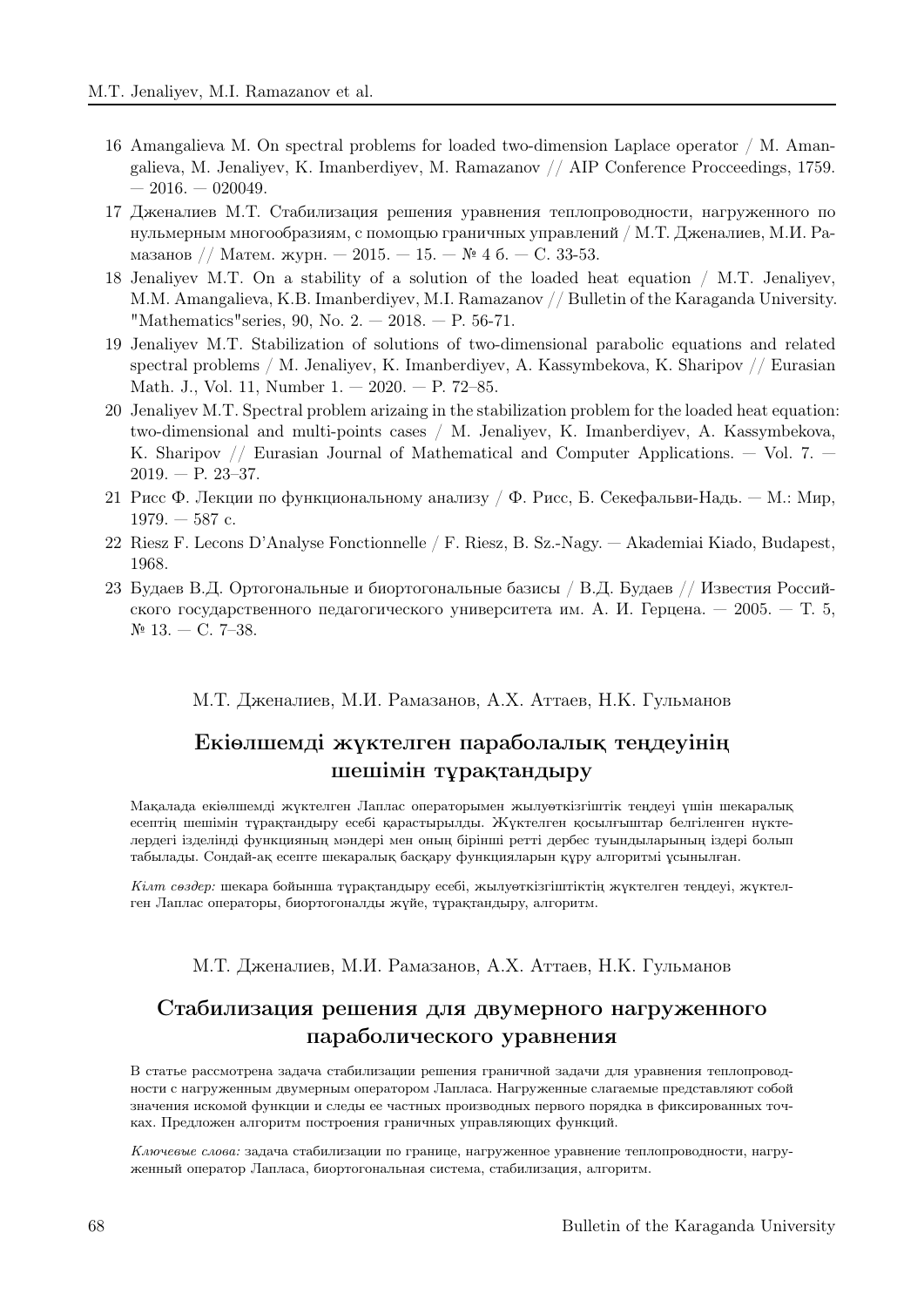#### References

- 1 Denisov, V.N. (2020). O povedenii pri bolshikh znacheniiakh vremeni reshenii parabolicheskikh uravnenii [On the behavior of solutions of parabolic equations for large values of time ]. Sovremennaia matematika. Fundamentalnye napravleniia - Contemporary mathematics. Fundamental directions, Vol. 66, 1, 1–155 [in Russian].
- 2 Gorshkov, A.V. (2001). Stabilizatsiia odnomernoho uravneniia teploprovodnosti na poluohranichennom sterzhne [Stabilization of the one-dimensional heat equation on a semi-bounded rod]. Uspekhi matematicheskikh nauk - Advances in Mathematical Sciences, Vol. 56, 2(338), 213, 214 [in Russian].
- 3 Glushak, A.V. (2001). O stabilizatsii resheniia zadachi Koshi dlia abstraktnoho differentsialnoho uravneniia pervoho poriadka [On the stabilization of the solution of the Cauchy problem for an abstract first-order differential equation]. Izvestiia vysshikh uchebnykh zavedenii - Russian Mathematics (Izvestiia VUZ. Matematika), 11(474), 3–13 [in Russian].
- 4 Ratanov, N.E. (1991). Stabilizatsiia prostranstvenno-vremennykh statisticheskikh reshenii parabolicheskoho uravneniia [Stabilization of space-time statistical solutions of a parabolic equation]. Vestnik Cheliabinskoho hosudarstvennoho universiteta - Bulletin of Chelyabinsk State University, Vol. 3, 64–71 [in Russian].
- 5 Fursikov, A.V. (2001). Stabiliziruemost kvazilineinoho parabolicheskoho uravneniia s pomoshchiu hranichnoho upravleniia s obratnoi sviaziu [Stabilizability of a Quasilinear Parabolic Equation Using Boundary Feedback Control]. Matematicheskii sbornik - Sbornik: Mathematics, Vol. 192, 4, 115–160 [in Russian].
- 6 Fursikov, A.V. (2004). Stabilization for the 3D Navier-Stokes system by feedback boundary control. Discrete and Continues Dynamical Systems, 10, 1-2, 289-314.
- 7 Fursikov, A.V. & Gorshkov, A.V. (2012). Certain questions of feedback stabilization for Navier-Stokes equations. Evolution equations and control theory, 1, 1, 109-140.
- 8 Fursikov, A.V. (2014). Stabilization of the simplest normal parabolic equation by starting control. Communication on Pure and Applied Analysis, 13, 5, 1815-1854.
- 9 Dzhenaliev (Jenaliyev), M.T. & Ramazanov, M.I. (2010). Nahruzhennye uravneniia kak vozmushchenie differentsialnykh uravnenii [Loaded equations as a perturbation of differential equations]. Almaty: Hylym [in Russian].
- 10 Nakhushev, A.M. (2012). Nahruzhennye uravneniia i ikh prilozheniia [Loaded equations and their applications]. Moscow: Nauka [in Russian].
- 11 Amangalieva, M., Akhmanova, D., Dzhenaliev, (Jenaliyev) M. & Ramazanov, M. (2011). Boundary value problems for a spectrally loaded heat operator with load line approaching the time axis at zero or infinity. Differential Equations, 47, 231-243.
- 12 Akhmanova, D., Dzhenaliev (Jenaliyev), M. & Ramazanov, M. (2011). On a particular second kind Volterra integral equation with a spectral parameter. Siberian Mathematical Journal, 52, 1-10.
- 13 Dzhenaliev (Jenaliyev), M. & Ramazanov, M. (2007). On a boundary value problem for a spectrally loaded heat operator: I. Differential Equations, 43, 513-524.
- 14 Dzhenaliev (Jenaliyev), M. & Ramazanov, M. (2007). On a boundary value problem for a spectrally loaded heat operato: II. Differential Equations, 43, 806-812.
- 15 Lyubanova, Anna Sh. (2015). On nonlocal problems for systems of parabolic equations. Journal of Mathematical Analysis and Applications, 421, 1767-1778.
- 16 Amangalieva, M., Dzhenaliev (Jenaliyev), M., Imanberdiyev, K. & Ramazanov, M. (2016). On spectral problems for loaded two-dimension Laplace operator. AIP Conference Procceedings, 1759, 020049.